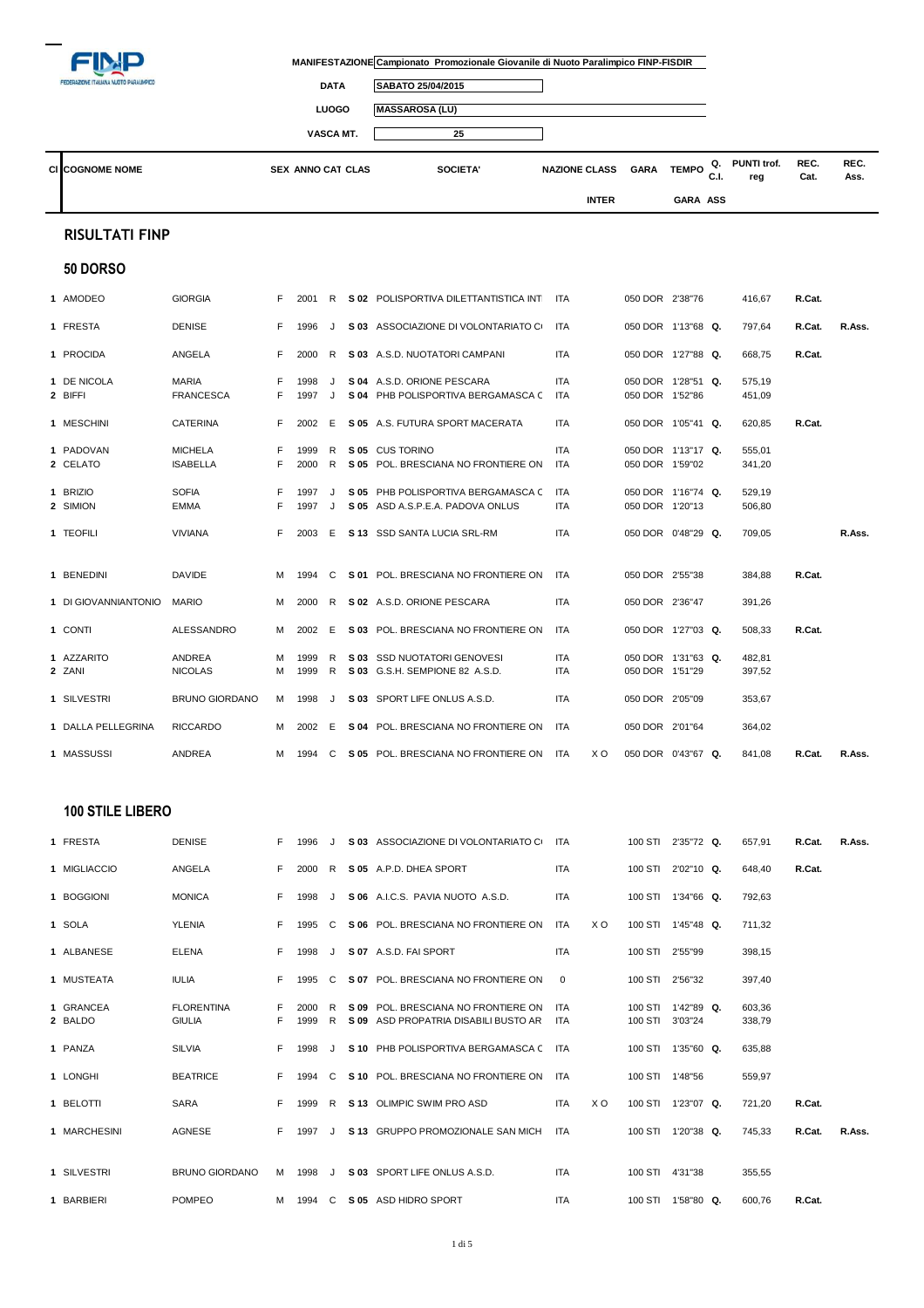

 $\overline{\mathbb{I}}$ 

**DATA SABATO 25/04/2015**

**LUOGO MASSAROSA (LU)**

**VASCA MT. 25**  $\Box$ 

| <b>CI COGNOME NOME</b> |                 |   | <b>SEX ANNO CAT CLAS</b> |              | <b>SOCIETA'</b>                       | <b>NAZIONE CLASS</b> | <b>GARA</b>     | <b>TEMPO</b>       | Q.<br>C.I. | PUNTI trof.<br>reg | REC.<br>Cat. | REC.<br>Ass. |
|------------------------|-----------------|---|--------------------------|--------------|---------------------------------------|----------------------|-----------------|--------------------|------------|--------------------|--------------|--------------|
|                        |                 |   |                          |              |                                       | <b>INTER</b>         |                 | GARA ASS           |            |                    |              |              |
| 2 MORETTI              | <b>PAOLO</b>    | м | 1995                     | $\mathbf{C}$ | S 05 POL. BRESCIANA NO FRONTIERE ON   | <b>ITA</b>           | 100 STI         | 2'50"82            |            | 417.81             |              |              |
| 1 PADOVAN              | <b>CLAUDIO</b>  | м | 2000                     | R.           | S 06 CUS TORINO                       | <b>ITA</b>           | 100 STI 2'15"21 |                    |            | 490.13             |              |              |
| 1 BEGGIATO             | <b>LUIGI</b>    | м | 1998                     | $\cdot$      | S 06 ASD A.S.P.E.A. PADOVA ONLUS      | <b>ITA</b>           |                 | 100 STI 1'46"20 Q. |            | 624,01             |              |              |
| 1 SCIACCALUGA          | <b>GIOVANNI</b> | м | 1994                     | C            | S 06 SSD NUOTATORI GENOVESI           | <b>ITA</b>           |                 | 100 STI 1'26"16 Q. |            | 769,15             |              |              |
| 2 ROTA                 | <b>MATTEO</b>   | м | 1994                     | C.           | S 06 PHB POLISPORTIVA BERGAMASCA C    | <b>ITA</b>           |                 | 100 STI 1'28"65 Q. |            | 747,55             |              |              |
| 1 FANTIN               | <b>ANTONIO</b>  | м | 2001                     | R.           | S 07 A.S.D. FAI SPORT                 | <b>ITA</b>           |                 | 100 STI 1'23"40 Q. |            | 730,46             |              |              |
| 2 ZENI                 | <b>LORENZO</b>  | м | 2001                     | R            | S 07 POLHA - VARESE ASS. POLISP. DILE | <b>ITA</b>           | 100 STI 1'58"17 |                    |            | 515,53             |              |              |
| 1 MISURI               | <b>DAVIDE</b>   | м | 1998                     |              | S 07 GRUPPO PROMOZIONALE SAN MICH     | <b>ITA</b>           |                 | 100 STI 1'25"33 Q. |            | 713,93             |              |              |
| 1 PALUMBO              | <b>VINCENZO</b> | м | 2001                     | R.           | S 09 A.P.D. DHEA SPORT                | <b>ITA</b>           | 100 STI 1'26"91 |                    |            | 642.96             |              |              |
| 1 BARLAAM              | <b>SIMONE</b>   | м | 2000                     | R.           | S 10 POLHA - VARESE ASS POLISP DILE   | <b>ITA</b>           | 100 STI         | $1'13''93$ Q.      |            | 701.74             |              |              |
| 2 APUANI               | ALESSANDRO      | м | 2000                     | R.           | S 10 PHB POLISPORTIVA BERGAMASCA C    | <b>ITA</b>           | 100 STI 1'27"51 |                    |            | 592,85             |              |              |
| 1 PIAI                 | <b>ELIA</b>     | м | 2000                     | R            | S 13 S.S.D.STELLA MARINA              | <b>ITA</b>           |                 | 100 STI 1'17"71 Q. |            | 666,58             |              |              |

### **50 FARFALLA**

| 1 MUFFI                | <b>CLAUDIA</b>                | F.       | 1998         |         |      | S 04 A.S.D. ORIONE PESCARA                                         | <b>ITA</b>               |     | 050 FAR                       | 1'40"95 Q.    | 586.13           | R.Cat.  | R.Ass.  |
|------------------------|-------------------------------|----------|--------------|---------|------|--------------------------------------------------------------------|--------------------------|-----|-------------------------------|---------------|------------------|---------|---------|
| 1 AGOSTINI             | <b>IRENE</b>                  | F.       | 2001         | R.      |      | S 05 ASD A.S.P.E.A. PADOVA ONLUS                                   | <b>ITA</b>               |     | 050 FAR                       | $1'14''65$ Q. | 566.11           | R.Cat.  |         |
| 1 SPINELLA             | <b>CHIARA</b>                 | F.       | 2001         | R       |      | S 06 PHB POLISPORTIVA BERGAMASCA C                                 | ITA                      |     | 050 FAR                       | 1'51"94       | 333,30           |         |         |
| 1 BOGGIONI<br>2 BROLLI | <b>MONICA</b><br><b>ALICE</b> | F.<br>F. | 1998<br>1997 | $\cdot$ |      | S 06 A.I.C.S. PAVIA NUOTO A.S.D.<br>S 06 ASD DELFINI CREMONA ONLUS | <b>ITA</b><br><b>ITA</b> | X O | 050 FAR 0'55"55 Q.<br>050 FAR | $0'58''35$ Q. | 671.65<br>639,42 | R.Cat.  | R.Ass.  |
| 1 LUSCRI'              | <b>CAMILLA</b>                | F.       | 2002         | - F     |      | S 13 A.I.C.S. PAVIA NUOTO A.S.D.                                   | <b>ITA</b>               |     | 050 FAR                       | $0'43''80$ Q. | 706.16           | Ins.rec | Ins.rec |
| 1 COTTICELLI           | <b>GIUSEPPE</b>               | м        | 2000         | R       |      | S 05 A.S.D. NUOTATORI CAMPANI                                      | <b>ITA</b>               |     | 050 FAR                       | $1'10''43$ Q. | 509,02           | R.Cat.  |         |
| 1 BOCCIARDO            | <b>FRANCESCO</b>              | м        | 1994         | C.      | S 06 | <b>SSD NUOTATORI GENOVESI</b>                                      | <b>ITA</b>               | X O | 050 FAR                       | $0'44''04$ Q. | 696.41           |         |         |

## **100 FARFALLA**

| RABBOLINI   | MARTINA     | Е. | 1998   |  | S 11 G.S. DIL. NON VEDENTI MILANO - ONI | ITA        | X O      | 100 FAR | $1'39''60$ Q. | 792.37 | R.Cat. | R.Ass. |
|-------------|-------------|----|--------|--|-----------------------------------------|------------|----------|---------|---------------|--------|--------|--------|
| I ALIBRANDI | LORENZO     | м  | 1994 C |  | S 08 SSD SANTA LUCIA SRL-RM             | <b>ITA</b> | X O      | 100 FAR | 1'19"64 Q.    | 763.69 |        |        |
| 1 SANGALLI  | CRISTIAN    | м  | 1996   |  | J S 10 PHB POLISPORTIVA BERGAMASCA C    | <b>ITA</b> |          | 100 FAR | 1'37"24       | 584.94 | R.Cat. |        |
| 1 URSO      | SALVATORE   | м  |        |  | 1999 R S 12 A.S.D. NOIVED NAPOLI        | <b>ITA</b> | $\Omega$ | 100 FAR | 1'20"59 Q.    | 718.20 | R.Cat. |        |
| 1 PIAI      | <b>ELIA</b> | м  | 2000 R |  | S 13 S.S.D.STELLA MARINA                | <b>ITA</b> |          | 100 FAR | 1'31"96 Q.    | 611.24 | R.Cat. |        |

## **100 DORSO**

| 1 D'OTTAVI   | <b>DARIA</b>     | F. | 1994 | C. |      | S 06 SSD SANTA LUCIA SRL-RM        | <b>ITA</b> |     | 100 DOR 2'11"10 Q. |               | 651.95 |        |
|--------------|------------------|----|------|----|------|------------------------------------|------------|-----|--------------------|---------------|--------|--------|
| 1 BELLINGERI | <b>GIULIA</b>    | F. | 2000 | R. | S 07 | A.I.C.S. PAVIA NUOTO A.S.D.        | <b>ITA</b> |     | 100 DOR 2'04"74 Q. |               | 665.46 | R.Cat. |
| 1 MAGGI      | CAMILLA          | F. | 2001 | R. |      | S 08 A.S.D. ORIONE PESCARA         | <b>ITA</b> |     | 100 DOR 2'23"38    |               | 537.73 |        |
| 1 VICCH      | SILVIA           | F. | 2000 | R. |      | S 09 PHB POLISPORTIVA BERGAMASCA C | <b>ITA</b> |     | 100 DOR            | 1'42"32 Q.    | 681.68 |        |
| 1 CATALANO   | <b>FRANCESCA</b> | F. | 2000 | R. |      | S 11 A.P.D. DHEA SPORT             | <b>ITA</b> |     | 100 DOR 2'12"83 Q. |               | 596.02 |        |
| 1 GASTALDI   | ANNA LAURA       | F. | 2000 |    |      | R S 12 ASD A.S.P.E.A. PADOVA ONLUS | <b>ITA</b> | X O | 100 DOR            | $1'57''04$ Q. | 589,46 |        |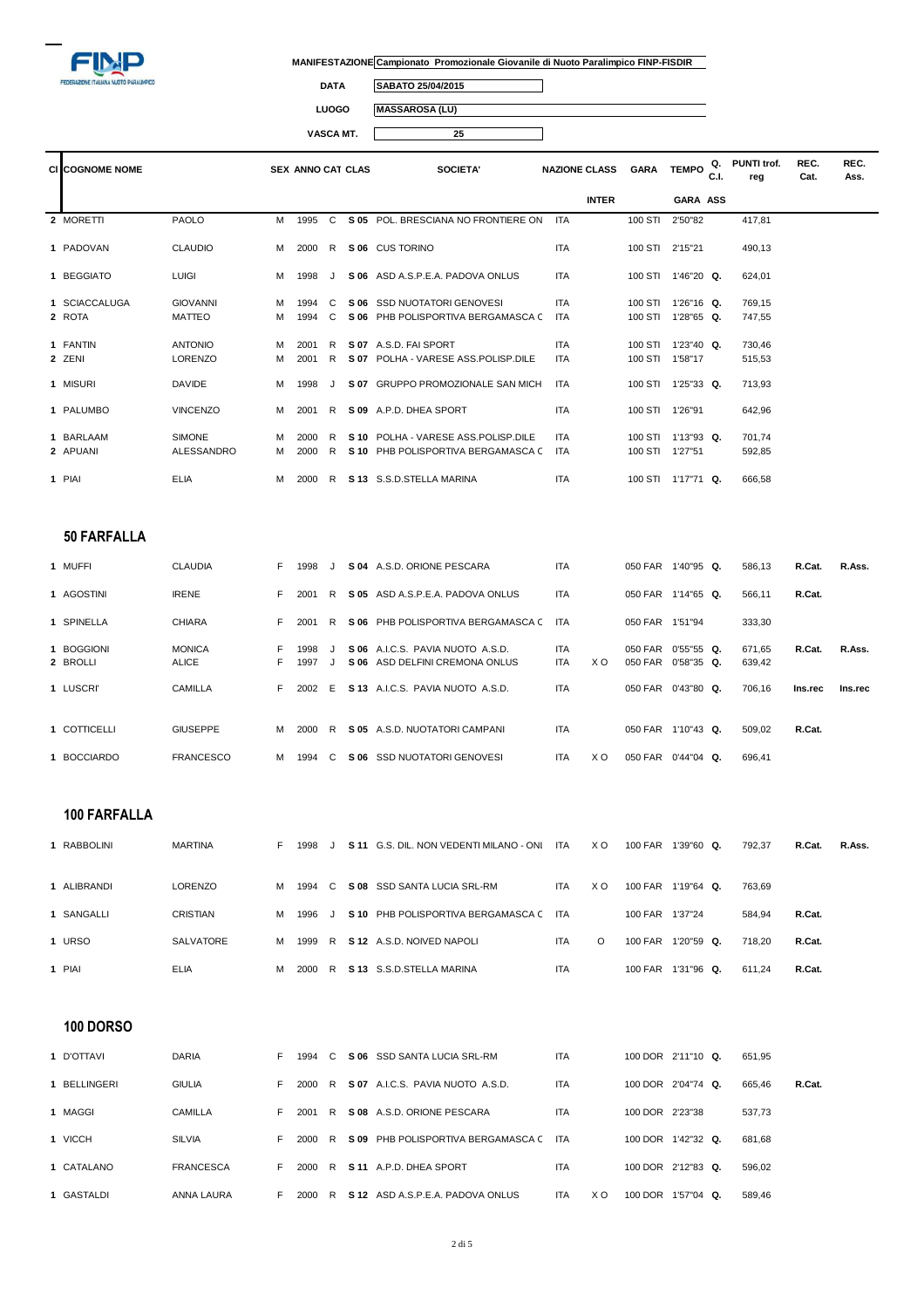

 $\overline{\mathbb{I}}$ 

 $\Box$ 

**DATA SABATO 25/04/2015**

**LUOGO MASSAROSA (LU)**

**VASCA MT. 25**

| <b>CI COGNOME NOME</b> |                  |    | <b>SEX ANNO CAT CLAS</b> |              |      | SOCIETA'                                  | <b>NAZIONE CLASS</b> |                | <b>GARA</b>        | <b>TEMPO</b>    | Q.<br>C.I. | <b>PUNTI trof.</b><br>reg | REC.<br>Cat. | REC.<br>Ass. |
|------------------------|------------------|----|--------------------------|--------------|------|-------------------------------------------|----------------------|----------------|--------------------|-----------------|------------|---------------------------|--------------|--------------|
|                        |                  |    |                          |              |      |                                           |                      | <b>INTER</b>   |                    | <b>GARA ASS</b> |            |                           |              |              |
| 1 PADOVAN              | <b>CLAUDIO</b>   | м  | 2000                     | R            |      | S 06 CUS TORINO                           | <b>ITA</b>           |                | 100 DOR 2'32"26    |                 |            | 491,00                    |              |              |
| 1 BOCCIARDO            | <b>FRANCESCO</b> | м  | 1994                     | C            |      | S 06 SSD NUOTATORI GENOVESI               | <b>ITA</b>           | X <sub>O</sub> | 100 DOR 1'24"18 Q. |                 |            | 888,10                    | R.Cat.       | R.Ass.       |
| 2 MATTIAZZI            | <b>ANDREA</b>    | м  | 1993                     | C            |      | S 06 SPORT LIFE ONLUS A.S.D.              | <b>ITA</b>           |                | 100 DOR 1'54"87 Q. |                 |            | 650,82                    |              |              |
| 3 TOMMASI              | DANIEL           | м  | 1994                     | C            |      | S 06 S.S.D.STELLA MARINA                  | ITA                  |                | 100 DOR 3'19"84    |                 |            | 374,10                    |              |              |
| 1 PICCO                | <b>GABRIELE</b>  | M  | 1996                     | J            |      | S 07 A.S.D. FAI SPORT                     | <b>ITA</b>           |                | 100 DOR 2'19"37    |                 |            | 509,65                    |              |              |
| 1 PORUMB THEODOR       | <b>CRISTIAN</b>  | м  | 1996                     | J            |      | S 08 ASD A.S.P.E.A. PADOVA ONLUS          | $\mathbf 0$          |                | 100 DOR 2'22"74    |                 |            | 451,45                    |              |              |
| 1 LOBBA                | ANDREA           | м  | 1999                     | R            |      | S 09 S.S.D. RARI NANTES MAROSTICA         | <b>ITA</b>           | X O            | 100 DOR 1'13"32 Q. |                 |            | 854,75                    |              |              |
| 2 BICELLI              | <b>FEDERICO</b>  | м  | 1999                     | R            | S 09 | POL. BRESCIANA NO FRONTIERE ON            | ITA                  | X O            | 100 DOR 1'15"64 Q. |                 |            | 828,53                    |              |              |
| 3 L'ABBATE             | <b>LORENZO</b>   | м  | 2001                     | $\mathsf{R}$ |      | S 09 POLHA - VARESE ASS. POLISP. DILE     | <b>ITA</b>           |                | 100 DOR 1'52"59    |                 |            | 556,62                    |              |              |
| 1 MONETA               | <b>STEFANO</b>   | м  | 1998                     | J            |      | S 10 ASD RARI NANTES SARONNO              | <b>ITA</b>           |                | 100 DOR 1'10"87 Q. |                 |            | 852.69                    | R.Cat.       |              |
| 50 RANA                |                  |    |                          |              |      |                                           |                      |                |                    |                 |            |                           |              |              |
| 1 PROCIDA              | ANGELA           | F. | 2000                     |              |      | R SB02 A.S.D. NUOTATORI CAMPANI           | <b>ITA</b>           |                | 050 RAN 2'00"64 Q. |                 |            | 632,05                    | R.Cat.       |              |
| 1 DE NICOLA            | <b>MARIA</b>     | F. | 1998                     | J            |      | SB03 A.S.D. ORIONE PESCARA                | <b>ITA</b>           |                | 050 RAN 1'55"10 Q. |                 |            | 494,53                    | R.Cat.       |              |
| 2 BIFFI                | <b>FRANCESCA</b> | F. | 1997                     | J            |      | SB03 PHB POLISPORTIVA BERGAMASCA C        | ITA                  |                | 050 RAN 2'29"70    |                 |            | 380,23                    | R.Cat.       |              |
| 1 MELOCCHI GARCIA      | <b>CHIARA</b>    | F. | 2003                     | Е            |      | <b>SB08 PHB POLISPORTIVA BERGAMASCA C</b> | ITA                  |                | 050 RAN 1'45"23 Q. |                 |            | 355,60                    | Ins.rec      | Ins.rec      |
| 1 COTTICELLI           | <b>GIUSEPPE</b>  | м  | 2000                     |              |      | R SB04 A.S.D. NUOTATORI CAMPANI           | <b>ITA</b>           |                | 050 RAN 1'12"45 Q. |                 |            | 632,30                    | R.Cat.       |              |
| 1 SARACINO             | <b>CHRISTIAN</b> | м  | 2003                     |              |      | E SB12 A.P.D. DHEA SPORT                  | <b>ITA</b>           |                | 050 RAN 0'56"57 Q. |                 |            | 556,48                    | R.Cat.       | R.Ass.       |
|                        |                  |    |                          |              |      |                                           |                      |                |                    |                 |            |                           |              |              |
| <b>100 RANA</b>        |                  |    |                          |              |      |                                           |                      |                |                    |                 |            |                           |              |              |

| 1 VELLUCCI              | <b>CHIARA</b>                   |    | 1997         |         | <b>SB05</b> SSD SANTA LUCIA SRL-RM                                          | <b>ITA</b>               |                | 100 RAN 2'50"68 Q.                       |           | 577,34           |        |        |
|-------------------------|---------------------------------|----|--------------|---------|-----------------------------------------------------------------------------|--------------------------|----------------|------------------------------------------|-----------|------------------|--------|--------|
| 1 BROLLI                | <b>ALICE</b>                    | F. | 1997         |         | <b>SB06</b> ASD DELFINI CREMONA ONLUS                                       | <b>ITA</b>               | X <sub>O</sub> | 100 RAN 2'34"65 Q.                       |           | 629.29           |        |        |
| 1 MUSTEATA              | <b>IULIA</b>                    | F. | 1995         | C.      | SB06 POL. BRESCIANA NO FRONTIERE ON                                         | 0                        |                | 100 RAN 3'20"51                          |           | 485,36           |        |        |
| 1 BELLINGERI<br>2 MAGGI | <b>GIULIA</b><br><b>CAMILLA</b> | F. | 2000<br>2001 | R<br>R. | SB07 A.I.C.S. PAVIA NUOTO A.S.D.<br><b>SB07</b> A.S.D. ORIONE PESCARA       | <b>ITA</b><br><b>ITA</b> |                | 100 RAN 2'21"67 Q.<br>100 RAN 3'04"36 Q. |           | 645,23<br>495,82 | R.Cat. |        |
| 1 RABBOLINI             | <b>MARTINA</b>                  | F. | 1998         |         | <b>SB11</b> G.S. DIL. NON VEDENTI MILANO - ONI                              | ITA                      | X O            | 100 RAN 1'36"35 Q.                       |           | 948,21           | R.Cat. | R.Ass. |
| 1 GASTALDI<br>2 MANTOAN | ANNA LAURA<br>LARA              | F. | 2000<br>1999 | R<br>R  | SB12 ASD A.S.P.E.A. PADOVA ONLUS<br><b>SB12</b> ASD A.S.P.E.A. PADOVA ONLUS | <b>ITA</b><br><b>ITA</b> | X O<br>X O     | 100 RAN 1'58"58 Q.<br>100 RAN 2'10"90 Q. |           | 658,54<br>596,56 |        |        |
| 1 MASSUSSI              | <b>ANDREA</b>                   | м  | 1994         | C       | <b>SB04 POL. BRESCIANA NO FRONTIERE ON</b>                                  | ITA                      | X O            | <b>100 RAN</b>                           | 1'53"0 Q. | 838.50           | R.Cat. |        |
| 1 ANDREONI              | ALESSANDRO                      | м  | 1997         |         | SB08 POLHA - VARESE ASS POLISP DILE                                         | <b>ITA</b>               |                | 100 RAN 2'20"94                          |           | 489.71           |        |        |
| 1 PERFETTO              | <b>IVAN</b>                     | м  | 2000         | R       | <b>SB09</b> A.S.D. NUOTATORI CAMPANI                                        | <b>ITA</b>               | X O            | 100 RAN 1'13"71 Q.                       |           | 899.34           | R.Cat. | R.Ass. |
| 1 NADALET               | <b>ANDREA</b>                   | M  | 1996         |         | SB09 A.S.D. FAI SPORT                                                       | <b>ITA</b>               |                | 100 RAN 1'27"46 Q.                       |           | 757,95           |        |        |
| 1 SASSO                 | <b>RICCARDO</b>                 | м  | 1999         | R.      | <b>SB13</b> S.S.D.STELLA MARINA                                             | <b>ITA</b>               |                | 100 RAN 1'55"53 Q.                       |           | 567.47           |        |        |

#### **50 STILE LIBERO**

| MUFFI      | CLAUDIA  | 1998   |  | S 04 A.S.D. ORIONE PESCARA             | <b>ITA</b> | 050 STI | $1'14''04$ Q. | 591.57 |        |
|------------|----------|--------|--|----------------------------------------|------------|---------|---------------|--------|--------|
| MESCHINI   | CATERINA |        |  | 2002 E S 05 A.S. FUTURA SPORT MACERATA | <b>ITA</b> | 050 STL | $0'57"17$ Q.  | 642.12 | R.Cat. |
| MIGLIACCIO | ANGELA   | 2000 R |  | S 05 A.P.D. DHEA SPORT                 | <b>ITA</b> | 050 STI | $0'57''64$ Q. | 636.88 | R.Cat. |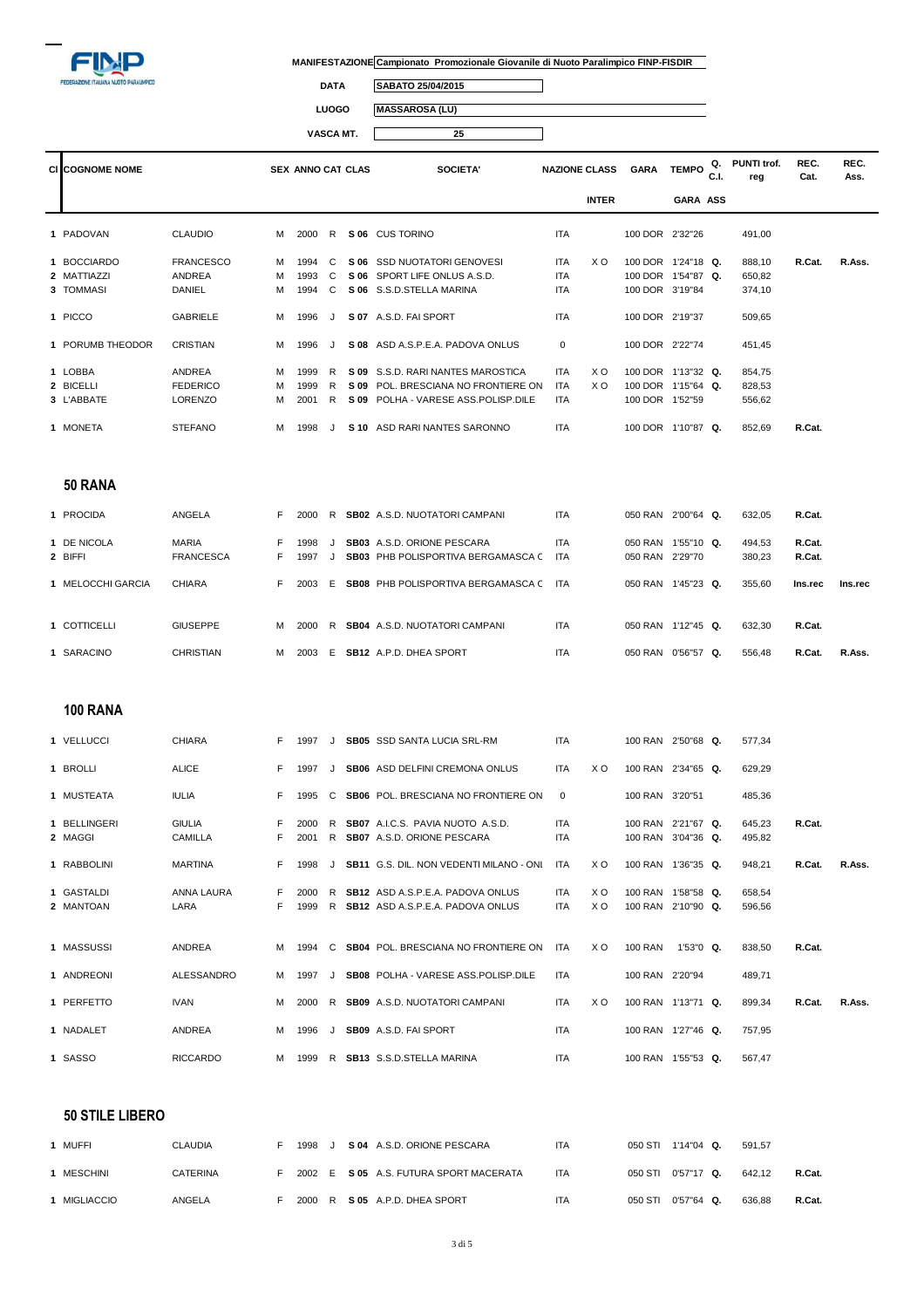

 $\overline{\mathbb{I}}$ 

**DATA SABATO 25/04/2015**

**LUOGO MASSAROSA (LU)**

|                         |                                  |        |                          | VASCA MT. |      | 25                                                                |            |                      |             |                                          |            |                    |              |              |
|-------------------------|----------------------------------|--------|--------------------------|-----------|------|-------------------------------------------------------------------|------------|----------------------|-------------|------------------------------------------|------------|--------------------|--------------|--------------|
| <b>CI COGNOME NOME</b>  |                                  |        | <b>SEX ANNO CAT CLAS</b> |           |      | <b>SOCIETA'</b>                                                   |            | <b>NAZIONE CLASS</b> | <b>GARA</b> | <b>TEMPO</b>                             | Q.<br>C.I. | PUNTI trof.<br>reg | REC.<br>Cat. | REC.<br>Ass. |
|                         |                                  |        |                          |           |      |                                                                   |            | <b>INTER</b>         |             | GARA ASS                                 |            |                    |              |              |
| 2 AGOSTINI              | <b>IRENE</b>                     | F      | 2001                     | R         |      | S 05 ASD A.S.P.E.A. PADOVA ONLUS                                  | <b>ITA</b> |                      | 050 STI     | $0'59''84$ Q.                            |            | 613,47             | R.Cat.       |              |
| 3 PADOVAN               | <b>MICHELA</b>                   | F      | 1999                     | R         |      | S 05 CUS TORINO                                                   | ITA        |                      |             | 050 STI 1'22"72                          |            | 443,79             |              |              |
| 4 CELATO                | <b>ISABELLA</b>                  | F      | 2000                     | R         |      | S 05 POL. BRESCIANA NO FRONTIERE ON                               | ITA        |                      |             | 050 STI 1'37"54                          |            | 376,36             |              |              |
| 1 SIMION                | EMMA                             | F      | 1997                     | J         | S 05 | ASD A.S.P.E.A. PADOVA ONLUS                                       | ITA        |                      | 050 STI     | 1'07"07 Q.                               |            | 547,34             |              |              |
| 2 VELLUCCI              | <b>CHIARA</b>                    | F      | 1997                     | J         | S 05 | SSD SANTA LUCIA SRL-RM                                            | ITA        |                      | 050 STI     | 1'07"22 Q.                               |            | 546,12             |              |              |
| 3 BRIZIO                | <b>SOFIA</b>                     | F      | 1997                     | J         | S 05 | PHB POLISPORTIVA BERGAMASCA C                                     | ITA        |                      |             | 050 STI 1'08"82 Q.                       |            | 533,42             |              |              |
| 1 SPINELLA              | CHIARA                           | F      | 2001                     | R         | S 06 | PHB POLISPORTIVA BERGAMASCA C                                     | <b>ITA</b> |                      | 050 STI     | 1'56"61                                  |            | 303,58             |              |              |
|                         |                                  |        |                          |           |      |                                                                   |            |                      |             |                                          |            |                    |              |              |
| 1 SOLA                  | YLENIA                           | F      | 1995                     | C         |      | S 06 POL. BRESCIANA NO FRONTIERE ON                               | ITA        | X O                  |             | 050 STI 0'49"41 Q.                       |            | 716,45             |              |              |
| 2 D'OTTAVI              | DARIA                            | F      | 1994                     | C         |      | S 06 SSD SANTA LUCIA SRL-RM                                       | ITA        |                      |             | 050 STI 0'56"28 Q.                       |            | 629,00             |              |              |
| 1 ALBANESE              | <b>ELENA</b>                     | F      | 1998                     | J         |      | S 07 A.S.D. FAI SPORT                                             | ITA        |                      |             | 050 STI 1'23"25                          |            | 390,03             |              |              |
| 1 MELOCCHI GARCIA       | <b>CHIARA</b>                    | F      | 2003                     | E         | S 08 | PHB POLISPORTIVA BERGAMASCA C                                     | <b>ITA</b> |                      |             | 050 STI 1'04"25                          |            | 478,60             |              |              |
| 1 VICCH                 | <b>SILVIA</b>                    | F      | 2000                     | R.        | S 09 | PHB POLISPORTIVA BERGAMASCA C                                     | <b>ITA</b> |                      | 050 STI     | $0'41''40$ Q.                            |            | 703,14             |              |              |
| 2 GRANCEA               | <b>FLORENTINA</b>                | F      | 2000                     | R         |      | S 09 POL. BRESCIANA NO FRONTIERE ON                               | ITA        |                      | 050 STI     | 0'47"69                                  |            | 610,40             |              |              |
| 3 BALDO                 | GIULIA                           | F      | 1999                     | R         |      | S 09 ASD PROPATRIA DISABILI BUSTO AR                              | <b>ITA</b> |                      |             | 050 STI 1'22"93                          |            | 351,02             |              |              |
| 1 GENUA                 | <b>FRANCESCA</b>                 | F      | 1997                     | J         |      | S 09 A.P.D. DHEA SPORT                                            | <b>ITA</b> |                      |             | 050 STI 1'12"83                          |            | 399,70             |              |              |
| 1 PANZA                 | <b>SILVIA</b>                    | F      | 1998                     | J         |      | S 10 PHB POLISPORTIVA BERGAMASCA C                                | <b>ITA</b> |                      |             | 050 STI 0'42"30                          |            | 669,27             |              |              |
| 1 LONGHI                | <b>BEATRICE</b>                  | F      | 1994                     | C         |      | S 10 POL. BRESCIANA NO FRONTIERE ON                               | <b>ITA</b> |                      |             | 050 STI 0'52"42                          |            | 540,06             |              |              |
| 1 CATALANO              | <b>FRANCESCA</b>                 | F      | 2000                     | R         |      | S 11 A.P.D. DHEA SPORT                                            | ITA        |                      |             | 050 STI 1'04"70                          |            | 482,23             |              |              |
| 1 MANTOAN               | LARA                             | F      | 1999                     | R         |      | S 12 ASD A.S.P.E.A. PADOVA ONLUS                                  | ITA        | X O                  | 050 STI     | $0'45"20$ Q.                             |            | 606,42             |              |              |
| 1 LUSCRI'               | <b>CAMILLA</b>                   | F      | 2002                     | E         |      | S 13 A.I.C.S. PAVIA NUOTO A.S.D.                                  | ITA        |                      | 050 STI     | $0'36''60$ Q.                            |            | 755,46             | R.Cat.       |              |
| 2 TEOFILI               | VIVIANA                          | F      | 2003                     | Е         |      | S 13 SSD SANTA LUCIA SRL-RM                                       | ITA        |                      | 050 STI     | $0'44''35$ Q.                            |            | 623,45             |              |              |
| 1 BELOTTI               | SARA                             | F      | 1999                     | R         |      | S 13 OLIMPIC SWIM PRO ASD                                         | <b>ITA</b> | X O                  | 050 STI     | $0'36''38$ Q.                            |            | 760,03             | R.Cat.       |              |
| 1 MARCHESINI            | AGNESE                           | F      | 1997                     | J         |      | S 13 GRUPPO PROMOZIONALE SAN MICH                                 | ITA        |                      | 050 STI     | $0'36''46$ Q.                            |            | 758,37             | R.Cat.       |              |
|                         |                                  |        |                          |           |      |                                                                   |            |                      |             |                                          |            |                    |              |              |
| 1 BENEDINI              | DAVIDE                           | м      | 1994                     | C         |      | S 01 POL. BRESCIANA NO FRONTIERE ON                               | ITA        |                      |             | 050 STI 2'49"65                          |            | 395,64             |              |              |
| 1 DI GIOVANNIANTONIO    | MARIO                            | м      | 2000                     | R         |      | S 02 A.S.D. ORIONE PESCARA                                        | ITA        |                      |             | 050 STI 2'24"72                          |            | 418,67             |              |              |
| 1 CONTI                 | ALESSANDRO                       | м      | 2002                     | E         |      | S 03 POL. BRESCIANA NO FRONTIERE ON                               | <b>ITA</b> |                      |             | 050 STI 1'35"36                          |            | 453,44             |              |              |
| 1 AZZARITO              | <b>ANDREA</b>                    | м      | 1999                     |           |      | R S 03 SSD NUOTATORI GENOVESI                                     | ITA        |                      |             | 050 STI 1'31"92 Q.                       |            | 470,41             |              |              |
| 2 ZANI                  | <b>NICOLAS</b>                   | м      | 1999                     |           |      | R S 03 G.S.H. SEMPIONE 82 A.S.D.                                  | ITA        |                      |             | 050 STI 3'01"22                          |            | 238,61             |              |              |
| 1 DALLA PELLEGRINA      | <b>RICCARDO</b>                  | м      | 2002                     | - E       |      | S 04 POL. BRESCIANA NO FRONTIERE ON                               | ITA        |                      |             | 050 STI 1'56"21                          |            | 325,19             |              |              |
| 1 BARBIERI<br>2 MORETTI | <b>POMPEO</b><br>PAOLO           | м<br>М | 1994<br>1995             | C<br>C    |      | S 05 ASD HIDRO SPORT<br>S 05 POL. BRESCIANA NO FRONTIERE ON       | ITA<br>ITA |                      | 050 STI     | $0'52''77$ Q.<br>050 STI 1'15"55         |            | 628,20<br>438,78   |              |              |
| 1 BEGGIATO              | LUIGI                            | м      | 1998                     | J         |      | S 06 ASD A.S.P.E.A. PADOVA ONLUS                                  | <b>ITA</b> |                      |             | 050 STI 0'47"27 Q.                       |            | 622,38             |              |              |
|                         |                                  |        |                          |           |      |                                                                   |            |                      |             |                                          |            |                    |              |              |
| 1 SCIACCALUGA<br>2 ROTA | <b>GIOVANNI</b><br><b>MATTEO</b> | М<br>M | 1994<br>1994             | C<br>C    |      | S 06 SSD NUOTATORI GENOVESI<br>S 06 PHB POLISPORTIVA BERGAMASCA C | ITA<br>ITA |                      |             | 050 STI 0'38"26 Q.<br>050 STI 0'41"61 Q. |            | 768,95<br>707,04   | R.Cat.       |              |
| 3 MATTIAZZI             | ANDREA                           | M      | 1993                     | C         |      | S 06 SPORT LIFE ONLUS A.S.D.                                      | ITA        |                      |             | 050 STI 0'53"35                          |            | 551,45             |              |              |
| 4 TOMMASI               | DANIEL                           | м      | 1994                     | C         |      | S 06 S.S.D.STELLA MARINA                                          | ITA        |                      |             | 050 STI 1'17"24                          |            | 380,89             |              |              |
| 1 FANTIN                | <b>ANTONIO</b>                   | М      | 2001                     | R.        |      | S 07 A.S.D. FAI SPORT                                             | ITA        |                      |             |                                          |            |                    |              |              |
| 2 ZENI                  | LORENZO                          | М      | 2001                     | R         |      | S 07 POLHA - VARESE ASS. POLISP. DILE                             | <b>ITA</b> |                      | 050 STI     | 050 STI 0'38"49 Q.<br>0'56"69            |            | 725,12<br>492,33   |              |              |
| 3 LA VALLE              | VIERI                            | М      | 2001                     | R         |      | S 07 PO.HA.FI.                                                    | ITA        |                      | 050 STI     | 1'03"29                                  |            | 440,99             |              |              |
| 1 MISURI                | DAVIDE                           | M      | 1998                     | J         |      | S 07 GRUPPO PROMOZIONALE SAN MICH                                 | ITA        |                      |             | 050 STI 0'38"88 Q.                       |            | 717,85             |              |              |
| 2 PICCO                 | GABRIELE                         | М      | 1996                     | J         |      | S 07 A.S.D. FAI SPORT                                             | ITA        |                      |             | 050 STI 1'12"99                          |            | 382,38             |              |              |
| 1 ANDREONI              | ALESSANDRO                       | м      | 1997                     | J         |      | S 08 POLHA - VARESE ASS. POLISP. DILE                             | ITA        |                      |             | 050 STI 0'42"27                          |            | 621,01             |              |              |
| 2 PORUMB THEODOR        | CRISTIAN                         | М      | 1996                     | J         |      | S 08 ASD A.S.P.E.A. PADOVA ONLUS                                  | 0          |                      |             | 050 STI 0'56"45                          |            | 465,01             |              |              |

 ALIBRANDI LORENZO M 1994 C **S 08** SSD SANTA LUCIA SRL-RM ITA X O 050 STI 0'31"77 **Q.** 826,25 LOBBA ANDREA M 1999 R **S 09** S.S.D. RARI NANTES MAROSTICA ITA X O 050 STI 0'28"71 **Q.** 886,80 2 BICELLI FEDERICO M 1999 R **S 09** POL. BRESCIANA NO FRONTIERE ON ITA X O 050 STI 0'30"67 **Q.** 830,13<br>3 L'ABBATE LORENZO M 2001 R **S 09** POLHA - VARESE ASS. NADALET ANDREA M 1996 J **S 09** A.S.D. FAI SPORT ITA 050 STI 0'34"72 **Q.** 733,29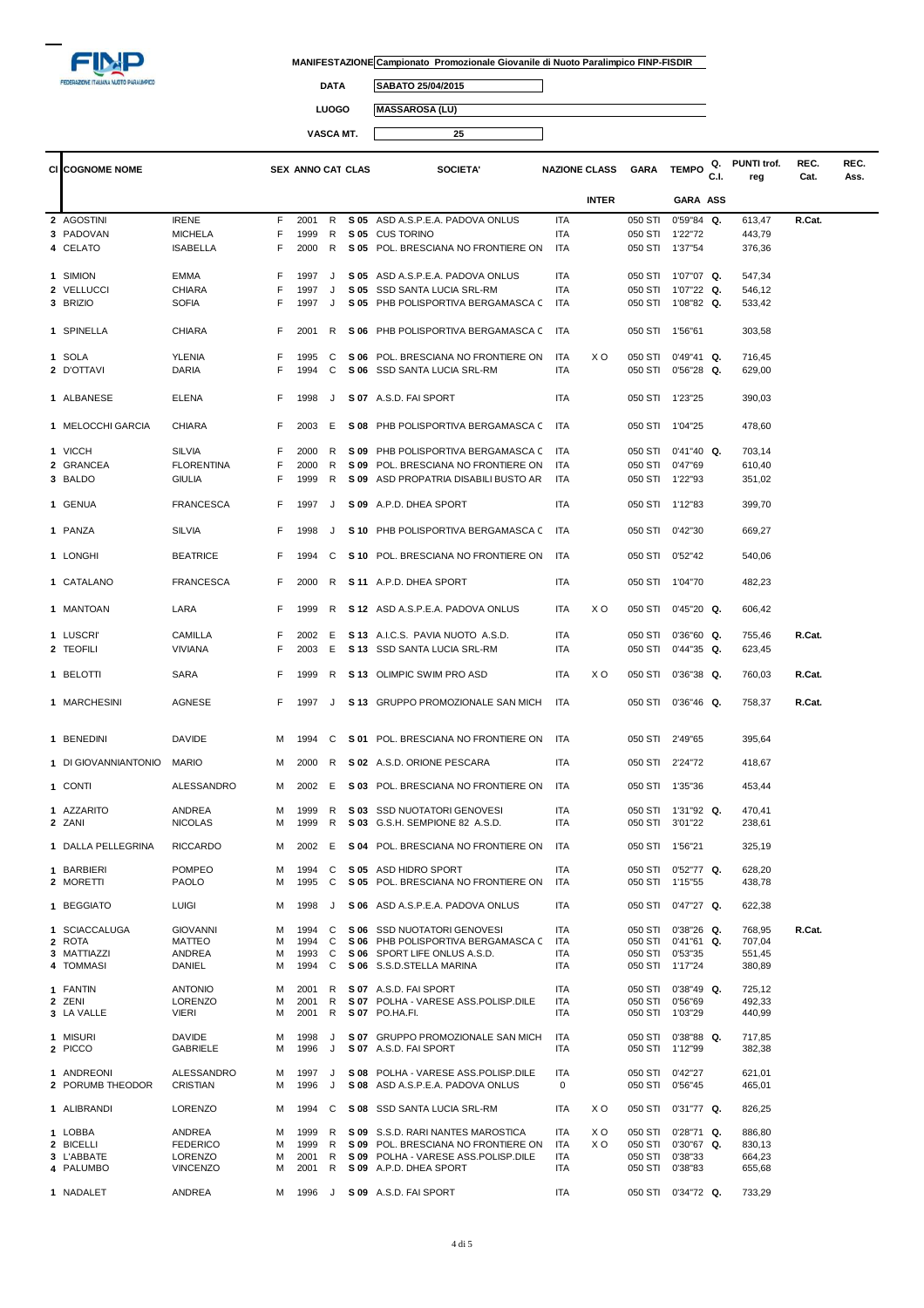

 $\Box$ 

┑

**DATA SABATO 25/04/2015**

**LUOGO MASSAROSA (LU)**

**VASCA MT. 25**

| <b>CI COGNOME NOME</b> |                  |   | <b>SEX ANNO CAT CLAS</b> |    |      | <b>SOCIETA'</b>                       | <b>NAZIONE CLASS</b> |              | <b>GARA</b> | <b>TEMPO</b>    | Q.<br>C.I. | <b>PUNTI trof.</b><br>reg | REC.<br>Cat. | REC.<br>Ass. |
|------------------------|------------------|---|--------------------------|----|------|---------------------------------------|----------------------|--------------|-------------|-----------------|------------|---------------------------|--------------|--------------|
|                        |                  |   |                          |    |      |                                       |                      | <b>INTER</b> |             | <b>GARA ASS</b> |            |                           |              |              |
| 1 PERFETTO             | <b>IVAN</b>      | м | 2000                     | R  | S 10 | A.S.D. NUOTATORI CAMPANI              | <b>ITA</b>           | X O          | 050 STI     | $0'27"52$ Q.    |            | 855.01                    | R.Cat.       |              |
| 2 BARLAAM              | <b>SIMONE</b>    | м | 2000                     | R  |      | S 10 POLHA - VARESE ASS. POLISP. DILE | <b>ITA</b>           |              | 050 STI     | $0'31''72$ Q.   |            | 741.80                    | R.Cat.       |              |
| 3 APUANI               | ALESSANDRO       | м | 2000                     | R. |      | S 10 PHB POLISPORTIVA BERGAMASCA C    | <b>ITA</b>           |              | 050 STI     | 0'38"55         |            | 610,38                    |              |              |
| 1 MONETA               | <b>STEFANO</b>   | м | 1998                     |    | S 10 | ASD RARI NANTES SARONNO               | <b>ITA</b>           |              | 050 STI     | $0'29''60$ Q.   |            | 794.93                    | R.Cat.       |              |
| 2 SANGALLI             | <b>CRISTIAN</b>  | м | 1996                     |    |      | S 10 PHB POLISPORTIVA BERGAMASCA C    | <b>ITA</b>           |              | 050 STI     | $0'32"19$ Q.    |            | 730,97                    |              |              |
| 1 SARACINO             | CHRISTIAN        | м | 2003                     | -F |      | S 12 A.P.D. DHEA SPORT                | <b>ITA</b>           |              | 050 STI     | 0'52"16         |            | 457.06                    | R.Cat.       |              |
| 1 URSO                 | <b>SALVATORE</b> | м | 1999                     | R  |      | S 12 A.S.D. NOIVED NAPOLI             | <b>ITA</b>           | O            | 050 STI     | $0'31''16$ Q.   |            | 765.08                    |              |              |

### **STAFFETTE**

## **4X50 STILE PT20 - FINP (S1-S10) - MIXED**

| 1 POL. BRESCIANA NO FF<br>2 A.S.D. ORIONE PESCAR                                      |                |          | 0 M STAFF S<br>0 M STAFF S |  | <b>PT20 POL. BRESCIANA NO FRONTIERE ON</b><br><b>PT20</b> A.S.D. ORIONE PESCARA           | ITA<br><b>ITA</b> | 4X050 STI 5'21"34<br>4X050 STI 5'59"96       |  | 439,94<br>392,74 |
|---------------------------------------------------------------------------------------|----------------|----------|----------------------------|--|-------------------------------------------------------------------------------------------|-------------------|----------------------------------------------|--|------------------|
| 4X50 STILE PT34 - FINP (S1-S10) - MIXED<br>1 POL. HA VARESE<br>2 PHB POLISPORTIVA BEI |                |          | 0 M STAFF S<br>0 M STAFF S |  | <b>PT34</b> POLHA - VARESE ASS. POLISP. DILE<br><b>PT34 PHB POLISPORTIVA BERGAMASCA C</b> | <b>ITA</b><br>ITA | 4X050 STI 2'50"03 Q.<br>4X050 STI 2'57"98 Q. |  | 826,03<br>789,13 |
| 3 FAI SPORT                                                                           |                | $0$ M    | STAFF <sub>S</sub>         |  | PT34 A.S.D. FAI SPORT                                                                     | <b>ITA</b>        | 4X050 STI 3'58"16 Q.                         |  | 589,73           |
| 4 ASD A.S.P.E.A. PADOVA                                                               |                |          | 0 M STAFF S                |  | <b>PT34</b> ASD A.S.P.E.A. PADOVA ONLUS                                                   | <b>ITA</b>        | 4X050 STI 3'58"81 Q.                         |  | 588,12           |
| 5 POL. BRESCIANA NO FF                                                                |                |          | 0 M STAFF S                |  | <b>PT34 POL. BRESCIANA NO FRONTIERE ON</b>                                                | <b>ITA</b>        | 4X050 STI 4'23"49 Q.                         |  | 533,04           |
| 4X50 MISTI PT20 - FINP (S1-S10) - MIXED                                               |                |          |                            |  |                                                                                           |                   |                                              |  |                  |
| 1 PHB POLISPORTIVA BEI                                                                |                |          | 0 M STAFF S                |  | <b>PT20 PHB POLISPORTIVA BERGAMASCA C</b>                                                 | <b>ITA</b>        | 4X050 MIS 6'09"90                            |  | 423,30           |
| 2 POL. BRESCIANA NO FF                                                                |                |          | 0 M STAFF S                |  | <b>PT20 POL. BRESCIANA NO FRONTIERE ON</b>                                                | <b>ITA</b>        | 4X050 MIS 6'00"53                            |  | 434,31           |
| 4X50 MISTI PT34 - FINP (S1-S10) - MIXED                                               |                |          |                            |  |                                                                                           |                   |                                              |  |                  |
| 1 PHB POLISPORTIVA BEI                                                                |                |          | 0 M STAFF S                |  | <b>PT34 PHB POLISPORTIVA BERGAMASCA C</b>                                                 | <b>ITA</b>        | 4X050 MIS 3'12"52 Q.                         |  | 848,59           |
| 2 POL. HA VARESE                                                                      |                | $0 \, M$ | STAFF <sub>S</sub>         |  | <b>PT34</b> POLHA - VARESE ASS.POLISP.DILE                                                | <b>ITA</b>        | 4X050 MIS 3'20"98 Q.                         |  | 812,87           |
| 3 POL. BRESCIANA NO FF                                                                |                | 0 M      | STAFF S                    |  | <b>PT34 POL. BRESCIANA NO FRONTIERE ON</b>                                                | ITA               | 4X050 MIS 4'42"83 Q.                         |  | 577,63           |
| 4 ASD A.S.P.E.A. PADOVA                                                               | $0 \mathsf{M}$ |          | STAFF <sub>S</sub>         |  | <b>PT34</b> ASD A.S.P.E.A. PADOVA ONLUS                                                   | <b>ITA</b>        | 4X050 MIS 5'02"61 Q.                         |  | 539,87           |

**1** SASSO RICCARDO M 1999 R **S 13** S.S.D.STELLA MARINA ITA 050 STI 0'41"41 577,16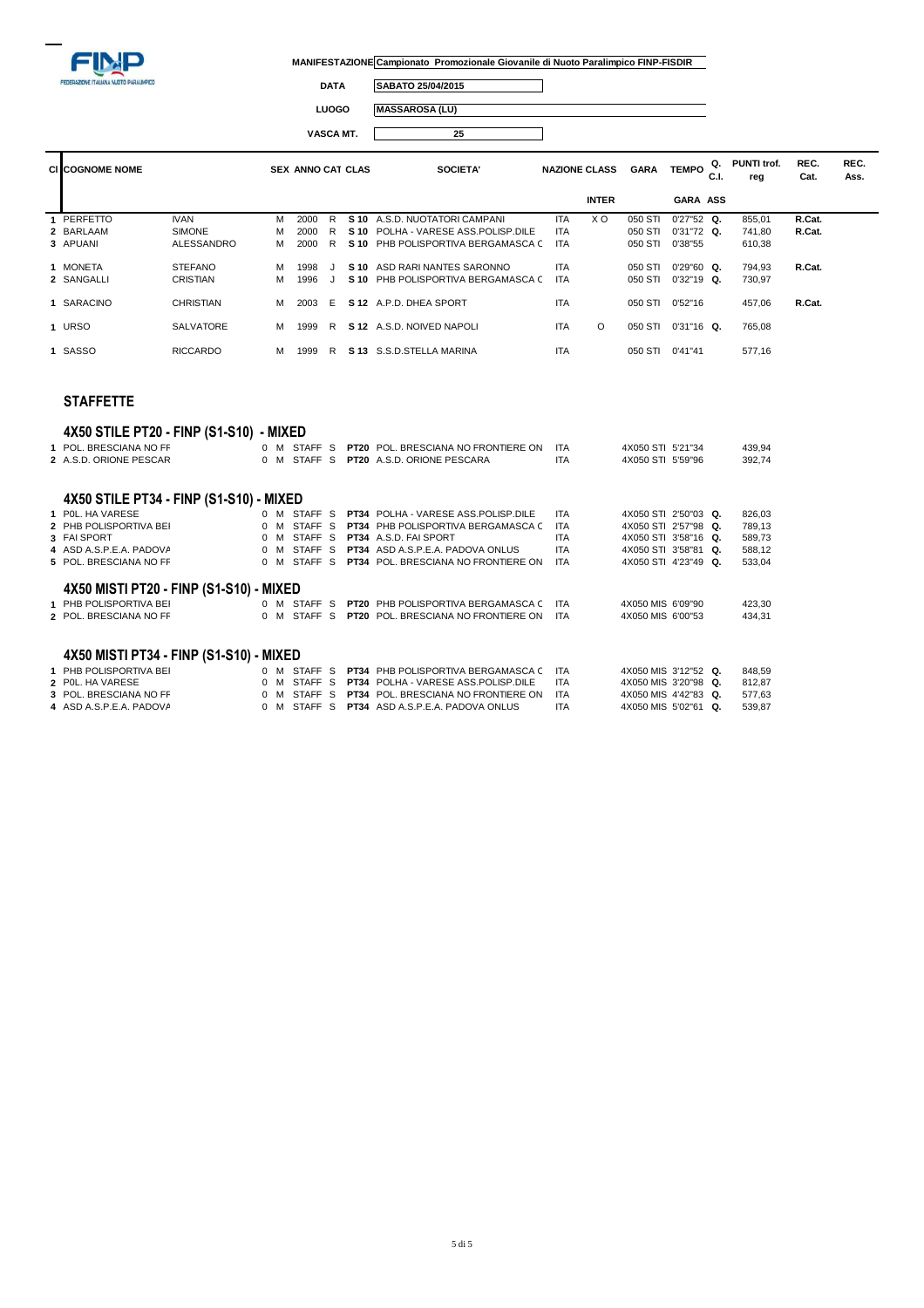

# **CLASSIFICA CAMP. ITALIANO PROMOZIONALE GIOVANILE 2015 FINP**

| <b>CLASSIFICA SOCIETA'</b> |                                               | <b>PUNTI</b> |
|----------------------------|-----------------------------------------------|--------------|
| $\mathbf{1}$               | POL. BRESCIANA NO FRONTIERE ON                | 13.953,12    |
| $\overline{2}$             | PHB POLISPORTIVA BERGAMASCA ONLUS             | 12.089,73    |
| $\overline{3}$             | ASD A.S.P.E.A. PADOVA ONLUS                   | 7.975,55     |
| $\overline{4}$             | POLHA - VARESE ASS. POLISP. DILE              | 6.421,87     |
| 5                          | <b>SSD SANTA LUCIA SRL-RM</b>                 | 5.326,83     |
| 6                          | A.S.D. FAI SPORT                              | 5.216,76     |
| $\overline{7}$             | A.P.D. DHEA SPORT                             | 5.075,41     |
| 8                          | A.S.D. ORIONE PESCARA                         | 4.483,64     |
| 9                          | A.I.C.S. PAVIA NUOTO A.S.D.                   | 4.236,60     |
| 10                         | A.S.D. NUOTATORI CAMPANI                      | 4.196,46     |
| 11                         | <b>SSD NUOTATORI GENOVESI</b>                 | 4.075,83     |
| 12                         | S.S.D.STELLA MARINA                           | 3.177,44     |
| 13                         | <b>GRUPPO PROMOZIONALE SAN MICHELE VERONA</b> | 2.935,48     |
| 14                         | <b>CUS TORINO</b>                             | 1.979,92     |
| 15                         | SPORT LIFE ONLUS A.S.D.                       | 1.911,49     |
| 16                         | S.S.D. RARI NANTES MAROSTICA                  | 1.741,55     |
| 17                         | G.S. DIL. NON VEDENTI MILANO - ONLUS          | 1.740,58     |
| 18                         | ASD RARI NANTES SARONNO                       | 1.647,62     |
| 19                         | A.S.D. NOIVED NAPOLI                          | 1.483,29     |
| 20                         | <b>OLIMPIC SWIM PRO ASD</b>                   | 1.481,23     |
| 21                         | ASSOCIAZIONE DI VOLONTARIATO COME GINESTRE    | 1.455,55     |
| 22                         | ASD DELFINI CREMONA ONLUS                     | 1.268,71     |
| 23                         | A.S. FUTURA SPORT MACERATA                    | 1.262,97     |
| 24                         | <b>ASD HIDRO SPORT</b>                        | 1.228,96     |
| 25                         | ASD PROPATRIA DISABILI BUSTO ARSIZIO          | 689,81       |
| 26                         | G.S.H. SEMPIONE 82 A.S.D.                     | 636,13       |
| 27                         | PO.HA.FI.                                     | 440,99       |
| 28                         | POLISPORTIVA DILETTANTISTICA INTEGRABILI      | 416,67       |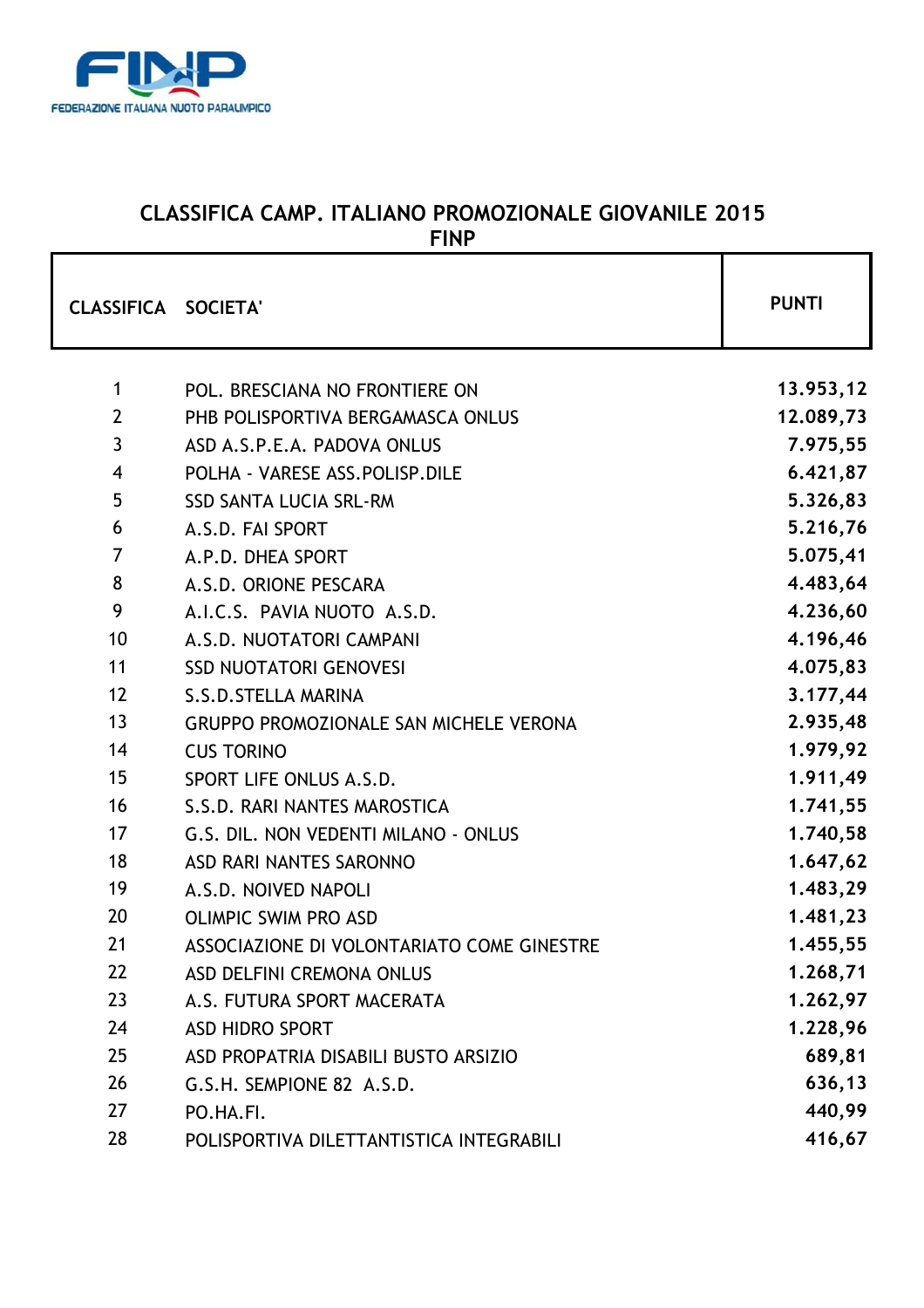

# **CAMPIONATO ITALIANO PROMOZIONALE DI NUOTO FINP-FISDIR** *RISULTATI SERIE / BATTERIE*

| "Melettiva re  |                        | Cronometraggio: Elettrico - Vasca: 25 Metri |           |                                                            | Località : MASSAROSA (LU) - Giudice A.: F.I.N. Fed. Ita. Nuoto |                |                 |         |
|----------------|------------------------|---------------------------------------------|-----------|------------------------------------------------------------|----------------------------------------------------------------|----------------|-----------------|---------|
| Corsia         | Cognome Nome           | Anno - Cat                                  |           | Società Sportiva                                           | Comune                                                         | P <sub>V</sub> | <b>Tempo QI</b> | Pu.     |
|                |                        |                                             |           | 50 mt. Dorso (Categoria JF SF AF MF EF) - Classe 21        |                                                                |                |                 |         |
|                | [Serie Nr. 1]          |                                             |           |                                                            |                                                                |                |                 |         |
|                | <b>FRANZA CHIARA</b>   | 1999                                        | JF        | ASD RARI NANTES SARO                                       | <b>SARONNO</b>                                                 | <b>VA</b>      | 51"24           | 1017,10 |
| 2              | <b>CORTESE GIORGIA</b> | 1998                                        | JF        | <b>ASD DHEA SPORT</b>                                      | <b>POZZUOLI</b>                                                | NA             | 1'14"57         | 698,89  |
|                | [Serie Nr. 1]          |                                             |           | 50 mt. Dorso (Categoria JM SM AM MM EM) - Classe 21        |                                                                |                |                 |         |
|                | PONZELLI LORENZO       | 1998                                        | JM        | <b>SSD TEAM MARCHE CIS</b>                                 | FALCONARA MARITTIMA                                            | AN             | 49"31           | 895,07  |
| 2              | ROMITI GIACOMO         | 2001                                        | JM        | CENTRO NUOTO MASSARO LUCCA                                 |                                                                | LU             | 1'16"16         | 579,52  |
|                |                        |                                             |           | 50 mt. Farfalla (Categoria JF SF AF MF EF) - Classe 21     |                                                                |                |                 |         |
|                | [Serie Nr. 1]          |                                             |           |                                                            |                                                                |                |                 |         |
|                | <b>CORTESE GIORGIA</b> | 1998                                        | JF        | <b>ASD DHEA SPORT</b>                                      | <b>POZZUOLI</b>                                                | NA             | 1'02"96         | 742,38  |
| $\overline{c}$ | MONFREDINI MONICA      | 1998                                        | JF        | ASSOCIAZIONE FUTURA                                        | <b>CREMONA</b>                                                 | CR             | 1'07"26         | 694,92  |
|                | [Serie Nr. 1]          |                                             |           | 50 mt. Farfalla (Categoria JM SM AM MM EM) - Classe 21     |                                                                |                |                 |         |
|                | <b>SCOTTI ANDREA</b>   | 1999                                        | JM        | <b>ASSOCIAZIONE FUTURA</b>                                 | <b>CREMONA</b>                                                 | <b>CR</b>      | 41"56           | 964,68  |
|                | Np. REBECCHI MATTEO    | 1999                                        | JM        | ASD BUONCONSIGLIO NU                                       | <b>TRENTO</b>                                                  | <b>TN</b>      |                 | 0.00    |
|                | [Serie Nr. 1]          |                                             |           | 100 mt. Farfalla (Categoria JF SF AF MF EF) - Classe 21    |                                                                |                |                 |         |
|                | MONFREDINI MONICA      | 1998                                        | JF        | <b>ASSOCIAZIONE FUTURA</b>                                 | <b>CREMONA</b>                                                 | CR             | 2'34"43         | 748,69  |
|                |                        |                                             |           | 100 mt. Dorso (Categoria JF SF AF MF EF) - Classe 21       |                                                                |                |                 |         |
|                | [Serie Nr. 1]          |                                             |           |                                                            |                                                                |                |                 |         |
|                | FRANZA CHIARA          | 1999                                        | JF        | ASD RARI NANTES SARO                                       | <b>SARONNO</b>                                                 | <b>VA</b>      | 1'47"00         | 1017,20 |
|                | [Serie Nr. 1]          |                                             |           | 100 mt. Dorso (Categoria JM SM AM MM EM) - Classe 21       |                                                                |                |                 |         |
|                | REBECCHI MATTEO        | 1999                                        | JM        | ASD BUONCONSIGLIO NU                                       | <b>TRENTO</b>                                                  | <b>TN</b>      | 1'51"50         | 858,19  |
|                |                        |                                             |           | 50 mt. Stile Libero (Categoria JM SM AM MM EM) - Classe 21 |                                                                |                |                 |         |
|                | [Serie Nr. 1]          |                                             |           |                                                            |                                                                |                |                 |         |
|                | <b>SCOTTI ANDREA</b>   | 1999                                        | <b>JM</b> | <b>ASSOCIAZIONE FUTURA</b>                                 | <b>CREMONA</b>                                                 | <b>CR</b>      | 39"09           | 925,25  |
| $\overline{c}$ | PONZELLI LORENZO       | 1998                                        | JM        | <b>SSD TEAM MARCHE CIS</b>                                 | FALCONARA MARITTIMA                                            | AN             | 39"78           | 909,20  |
| 3              | ROMITI GIACOMO         | 2001                                        | JM        | CENTRO NUOTO MASSARO LUCCA                                 |                                                                | LU             | 1'06"10         | 547,17  |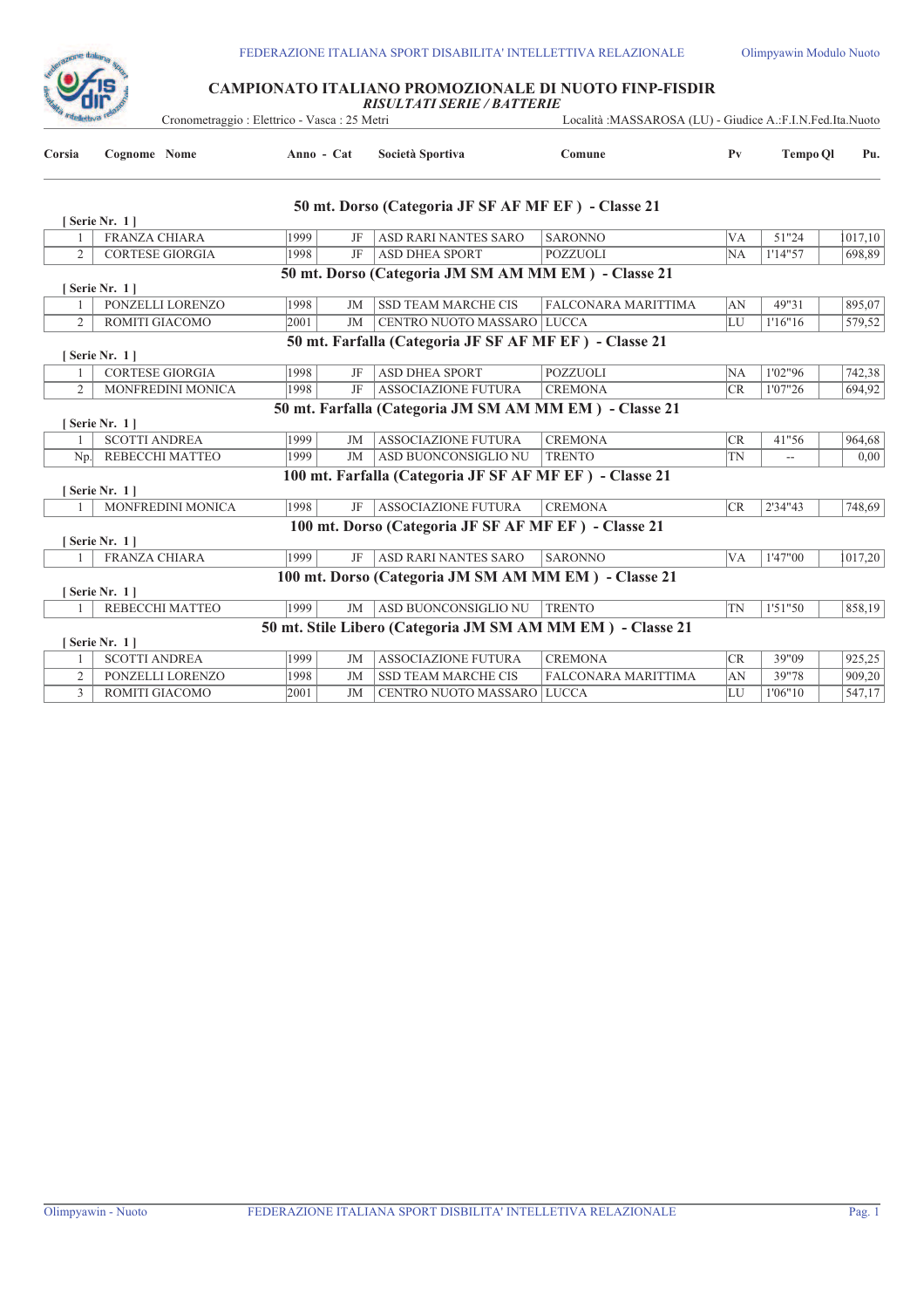

# **CAMPIONATO ITALIANO PROMOZIONALE GIOVANILE DI NUOTO FINP-FISDIR** *RISULTATI SERIE / BATTERIE*

Cronometraggio : Elettrico - Vasca : 25 Metri Località :MASSAROSA (LU) - Giudice A.:F.I.N.Fed.Ita.Nuoto

|                | Cronometraggio : Elettrico - vasca : 25 metri |            |    |                                                              | LOCANIA :MASSAROSA (LU) - GIUGICE A.:F.I.N.FeG.Ita.Nuoto     |                |                                               |         |
|----------------|-----------------------------------------------|------------|----|--------------------------------------------------------------|--------------------------------------------------------------|----------------|-----------------------------------------------|---------|
| Corsia         | Cognome Nome                                  | Anno - Cat |    | Società Sportiva                                             | Comune                                                       | P <sub>V</sub> | <b>Tempo Ql</b>                               | Pu.     |
|                |                                               |            |    | 50 mt. Dorso (Categoria JF SF AF MF EF) - Classe S14         |                                                              |                |                                               |         |
| 1              | [Serie Nr. 1]<br>MOLLO FRANCESCA              | 1998       | JF | POLISPORTIVA DILETTA                                         | <b>SAN REMO</b>                                              | IM             | 59"51                                         | 632,57  |
| $\overline{2}$ | <b>ALLAVENA SOFIA</b>                         | 2001       | EF | POLISPORTIVA DILETTA                                         | <b>SAN REMO</b>                                              | IM             | 1'08"13                                       | 552,53  |
|                |                                               |            |    | 50 mt. Dorso (Categoria JM SM AM MM EM) - Classe S14         |                                                              |                |                                               |         |
|                | [Serie Nr. 1]                                 |            |    |                                                              |                                                              |                |                                               |         |
| 1              | LEQUAGLIE ALESSANDRO                          | 1995       | JM | POLISPORTIVA DILETTA                                         | <b>SAN REMO</b>                                              | IM             | 56"33                                         | 611,61  |
| 2              | REBORA FRANCESCO                              | 2001       | EM | POLISPORTIVA DILETTA                                         | <b>SAN REMO</b>                                              | IM             | 1'18"24                                       | 440,34  |
|                | [Serie Nr. 1]                                 |            |    | 100 mt. Stile Libero (Categoria JF SF AF MF EF) - Classe S14 |                                                              |                |                                               |         |
|                | PALAZZO XENIA FRANCASCA 1998                  |            | JF | ASD TEAM SPORT ISOLA                                         | ISOLA DELLA SCALA                                            | <b>VR</b>      | 1'05"83                                       | 1076,23 |
| $\overline{2}$ | <b>MALATESTA SOFIA</b>                        | 1996       | JF | PROGETTO FILIPIDE                                            |                                                              | <b>RM</b>      | 1'26"62                                       | 817,92  |
| 3              | BARBAROTTO CHIARA                             | 1996       | JF | S.S.D. STELLA MARINA                                         | <b>ARCADE</b>                                                | TV             | 1'45"90                                       | 669,01  |
| $\overline{4}$ | MOLLO FRANCESCA                               | 1998       | JF | POLISPORTIVA DILETTA                                         | <b>SAN REMO</b>                                              | IM             | 1'49"27                                       | 648.38  |
|                | [ Serie Nr. 1 ]                               |            |    |                                                              | 100 mt. Stile Libero (Categoria JM SM AM MM EM) - Classe S14 |                |                                               |         |
| 1              | BONGIOANNI ALBERTO                            | 1995       | JM | POLISPORTIVA DILETTA                                         | <b>SAN REMO</b>                                              | IM             | 2'08"66                                       | 505,52  |
|                | Np. LEQUAGLIE ALESSANDRO                      | 1995       | JM | POLISPORTIVA DILETTA                                         | <b>SAN REMO</b>                                              | IM             | $\overline{a}$                                | 0,00    |
|                |                                               |            |    | 50 mt. Farfalla (Categoria JM SM AM MM EM) - Classe S14      |                                                              |                |                                               |         |
|                | [Serie Nr. 1]                                 |            |    |                                                              |                                                              |                |                                               |         |
|                | Np. GIAMBARTOLOMEI MATTEO                     | 1996       | JM | <b>SSD TEAM MARCHE CIS</b>                                   | FALCONARA MARITTIMA                                          | AN             | $\overline{a}$                                | 0,00    |
|                | [Serie Nr. 1]                                 |            |    | 100 mt. Dorso (Categoria JF SF AF MF EF) - Classe S14        |                                                              |                |                                               |         |
| 1              | <b>MALATESTA SOFIA</b>                        | 1996       | JF | PROGETTO FILIPIDE                                            |                                                              | <b>RM</b>      | 1'36"02                                       | 823,45  |
| $\overline{2}$ | BARBAROTTO CHIARA                             | 1996       | JF | S.S.D. STELLA MARINA                                         | <b>ARCADE</b>                                                | TV             | 2'05"04                                       | 632,34  |
|                | [Serie Nr. 1]                                 |            |    | 50 mt. Rana (Categoria JM SM AM MM EM) - Classe S14          |                                                              |                |                                               |         |
| 1              | PALAZZO MISHA                                 | 2002       | EM | ASD TEAM SPORT ISOLA                                         | <b>ISOLA DELLA SCALA</b>                                     | <b>VR</b>      | 40"91                                         | 872,06  |
| 2              | ZINGARETTI FILIPPO                            | 1994       | JM | <b>SSD TEAM MARCHE CIS</b>                                   | FALCONARA MARITTIMA                                          | AN             | 45"73                                         | 780,14  |
|                |                                               |            |    | 100 mt. Rana (Categoria JM SM AM MM EM) - Classe S14         |                                                              |                |                                               |         |
|                | [Serie Nr. 1]                                 |            |    |                                                              |                                                              |                |                                               |         |
| 1              | ZINGARETTI FILIPPO                            | 1994       | JM | <b>SSD TEAM MARCHE CIS</b>                                   | FALCONARA MARITTIMA                                          | AN             | 1'39"85                                       | 781,41  |
| 2              | <b>BUCCO MASSIMO</b>                          | 1998       | JM | <b>S.S.D. RARI NANTES M</b>                                  | <b>MAROSTICA</b>                                             | VI             | 1'40"23                                       | 778,45  |
|                |                                               |            |    | 50 mt. Stile Libero (Categoria JF SF AF MF EF) - Classe S14  |                                                              |                |                                               |         |
|                | [Serie Nr. 1]<br><b>ALLAVENA SOFIA</b>        | 2001       | EF | POLISPORTIVA DILETTA                                         | <b>SAN REMO</b>                                              | IM             | 1'00"60                                       | 545,54  |
| 1<br>1         | PALAZZO XENIA FRANCASCA 1998                  |            | JF | ASD TEAM SPORT ISOLA                                         | <b>ISOLA DELLA SCALA</b>                                     | <b>VR</b>      | 30"62                                         | 1079,69 |
|                |                                               |            |    |                                                              | 50 mt. Stile Libero (Categoria JM SM AM MM EM) - Classe S14  |                |                                               |         |
|                | [Serie Nr. 1]                                 |            |    |                                                              |                                                              |                |                                               |         |
| 1              | PALAZZO MISHA                                 | 2002       | EM | ASD TEAM SPORT ISOLA                                         | ISOLA DELLA SCALA                                            | <b>VR</b>      | 31"16                                         | 946,98  |
| 2              | <b>BUCCO MASSIMO</b>                          | 1998       | JM | S.S.D. RARI NANTES M                                         | <b>MAROSTICA</b>                                             | VI             | 38"36                                         | 769,24  |
| 3              | REBORA FRANCESCO                              | 2001       | EM | POLISPORTIVA DILETTA                                         | <b>SAN REMO</b>                                              | IM             | 1'08"61                                       | 430,08  |
| Sql            | <b>GARIBALDI GABRIELE</b>                     | 1999       | JM | POLISPORTIVA DILETTA                                         | <b>SAN REMO</b>                                              | IM             | $\mathord{\hspace{1pt}\text{--}\hspace{1pt}}$ | 0,00    |
| Np.            | GIAMBARTOLOMEI MATTEO                         | 1996       | JM | SSD TEAM MARCHE CIS                                          | FALCONARA MARITTIMA                                          | AN             | $\mathord{\hspace{1pt}\text{--}\hspace{1pt}}$ | 0,00    |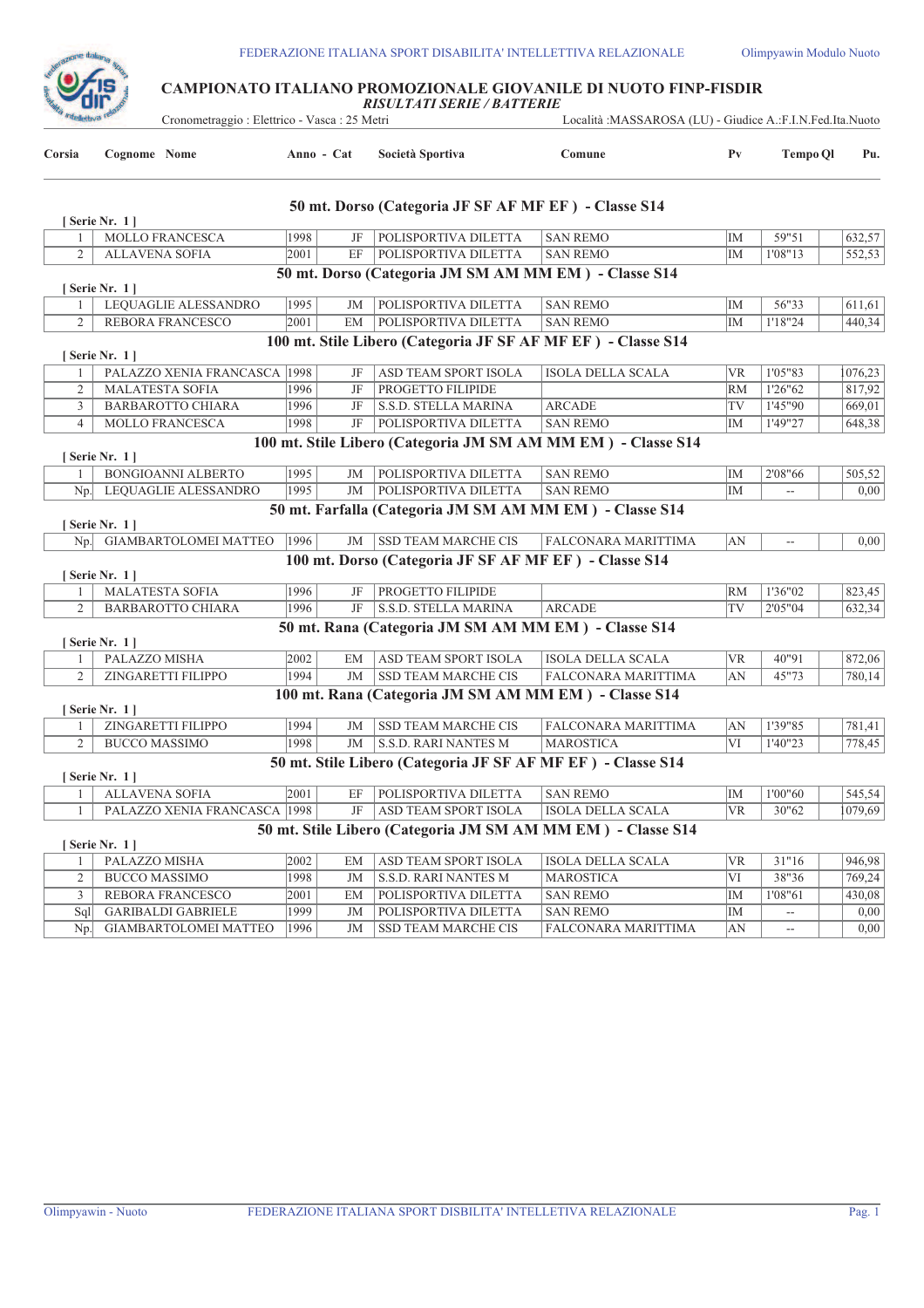

# **CLASSIFICA CAMP. ITALIANO PROMOZIONALE GIOVANILE 2015 FISDIR**

| <b>CLASSIFICA SOCIETA'</b> |                                | <b>PUNTI</b> |
|----------------------------|--------------------------------|--------------|
| 1                          | POLISPORTIVA DILETTA SAN REMO  | 4.366,57     |
| $\overline{2}$             | <b>ASD TEAM SPORT ISOLA</b>    | 3.974,96     |
| 3                          | <b>SSD TEAM MARCHE CIS</b>     | 3.365,82     |
| 4                          | ASSOCIAZIONE FUTURA CREMONA CR | 3.333,54     |
| 5                          | ASD RARI NANTES SARONNO        | 2.034,30     |
| 6                          | PROGETTO FILIPPIDE RM          | 1.641,37     |
| 7                          | S.S.D. RARI NANTES MAROSTICA   | 1.547,69     |
| 8                          | <b>ASD DHEA SPORT POZZUOLI</b> | 1.441,27     |
| 9                          | S.S.D. STELLA MARINA ARCADE    | 1.301,35     |
| 10                         | CENTRO NUOTO MASSAROSA LUCCA   | 1.126,69     |
| 11                         | ASD BUONCONSIGLIO NUOTO TRENTO | 858,19       |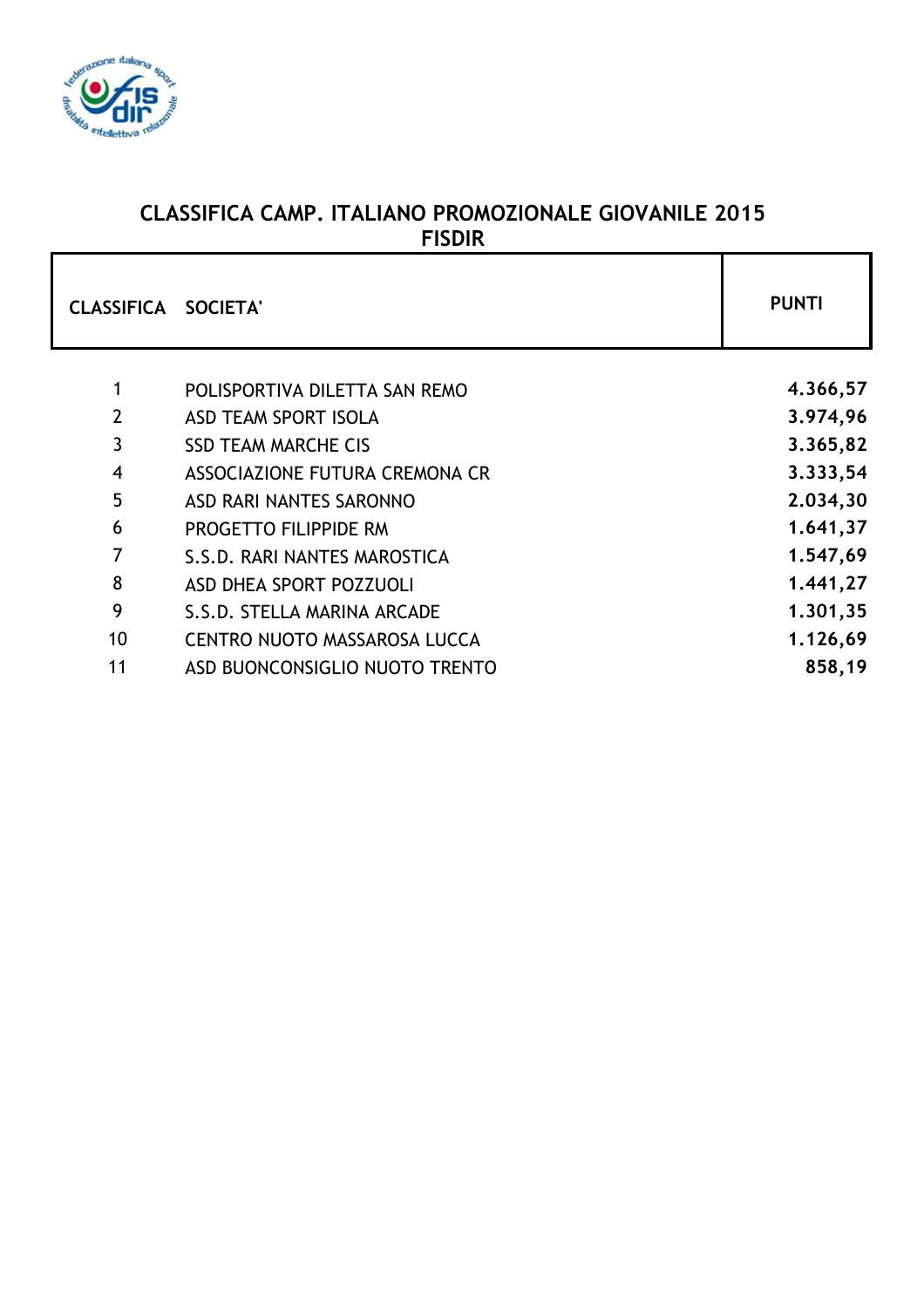|                                               |                                    |        |                          |                   |              | MANIFESTAZIONE Campionato Promozionale Giovanile di Nuoto Paralimpico FINP-FISDIR |                          |                      |                                          |                                |            |                    |                  |                   |
|-----------------------------------------------|------------------------------------|--------|--------------------------|-------------------|--------------|-----------------------------------------------------------------------------------|--------------------------|----------------------|------------------------------------------|--------------------------------|------------|--------------------|------------------|-------------------|
| <b>FEDERAZIONE ITALIANA NUOTO PARALIMPICO</b> |                                    |        |                          | <b>DATA</b>       |              | SABATO 25/04/2015                                                                 |                          |                      |                                          |                                |            |                    |                  |                   |
|                                               |                                    |        |                          | <b>LUOGO</b>      |              | <b>MASSAROSA (LU)</b>                                                             |                          |                      |                                          |                                |            |                    |                  |                   |
|                                               |                                    |        |                          | <b>VASCA MT.</b>  |              | 25                                                                                |                          |                      |                                          |                                |            |                    |                  |                   |
|                                               |                                    |        |                          |                   |              |                                                                                   |                          |                      |                                          |                                |            |                    |                  |                   |
| <b>COGNOME NOME</b>                           |                                    |        | <b>SEX ANNO CAT CLAS</b> |                   |              | <b>SOCIETA'</b>                                                                   |                          | <b>NAZIONE CLASS</b> | <b>GARA</b>                              | <b>TEMPO</b>                   | Q.<br>C.I. | PUNTI trof.<br>reg | REC.<br>Cat.     | REC.<br>Ass.      |
|                                               |                                    |        |                          |                   |              |                                                                                   |                          | <b>INTER</b>         |                                          | GARA ASS                       |            |                    |                  |                   |
|                                               |                                    |        |                          |                   |              |                                                                                   |                          |                      |                                          |                                |            |                    |                  |                   |
| PUNTEGGI TABELLARI FEMMINE                    |                                    |        |                          |                   |              |                                                                                   |                          |                      |                                          |                                |            |                    |                  |                   |
| <b>RABBOLINI</b>                              | <b>MARTINA</b>                     | F      | 1998                     | J                 |              | SB11 G.S. DIL. NON VEDENTI MILANO - ONI                                           | ITA                      | xо                   | 100 RAN 1'36"35 Q.                       |                                |            | 948,21             | R.Cat.           | R.Ass.            |
| <b>FRESTA</b>                                 | <b>DENISE</b>                      | F      | 1996                     | J                 | S 03         | ASSOCIAZIONE DI VOLONTARIATO CI                                                   | ITA                      |                      | 050 DOR 1'13"68 Q.                       |                                |            | 797,64             | R.Cat.           | R.Ass.            |
| <b>BOGGIONI</b><br><b>RABBOLINI</b>           | <b>MONICA</b><br><b>MARTINA</b>    | F<br>F | 1998<br>1998             | J<br>J            | S 06<br>S 11 | A.I.C.S. PAVIA NUOTO A.S.D.<br>G.S. DIL. NON VEDENTI MILANO - ONI                 | <b>ITA</b><br>ITA        | xо                   | 100 STI<br>100 FAR 1'39"60 Q.            | 1'34"66 Q.                     |            | 792,63<br>792,37   | R.Cat.           | R.Ass.            |
| <b>BELOTTI</b>                                | <b>SARA</b>                        | F      | 1999                     | R                 | S 13         | OLIMPIC SWIM PRO ASD                                                              | <b>ITA</b>               | X O                  | 050 STI                                  | $0'36''38$ Q.                  |            | 760,03             | R.Cat.           |                   |
| <b>MARCHESINI</b>                             | <b>AGNESE</b>                      | F      | 1997                     | J                 | S 13         | GRUPPO PROMOZIONALE SAN MICH                                                      | ITA                      |                      | 050 STI                                  | $0'36''46$ Q.                  |            | 758,37             | R.Cat.           |                   |
| <b>LUSCRI</b><br><b>MARCHESINI</b>            | CAMILLA<br><b>AGNESE</b>           | F<br>F | 2002<br>1997             | Е<br>J            | S 13<br>S 13 | A.I.C.S. PAVIA NUOTO A.S.D.<br>GRUPPO PROMOZIONALE SAN MICH                       | ITA<br>ITA               |                      | 050 STI<br>100 STI                       | $0'36''60$ Q.<br>1'20"38 Q.    |            | 755,46<br>745,33   | R.Cat.<br>R.Cat. | R.Ass.            |
| BELOTTI                                       | <b>SARA</b>                        | F      | 1999                     | R                 | S 13         | OLIMPIC SWIM PRO ASD                                                              | ITA                      | xо                   | 100 STI                                  | 1'23"07 Q.                     |            | 721,20             | R.Cat.           |                   |
| SOLA                                          | YLENIA                             | F      | 1995                     | C                 | S 06         | POL. BRESCIANA NO FRONTIERE ON                                                    | <b>ITA</b>               | xо                   | 050 STI                                  | $0'49''41$ Q.                  |            | 716,45             |                  |                   |
| <b>SOLA</b>                                   | YLENIA                             | F      | 1995                     | C                 | S 06         | POL. BRESCIANA NO FRONTIERE ON                                                    | <b>ITA</b>               | xо                   | 100 STI                                  | 1'45"48 Q.                     |            | 711,32             |                  |                   |
| <b>TEOFILI</b><br><b>LUSCRI</b>               | <b>VIVIANA</b><br>CAMILLA          | F<br>F | 2003<br>2002             | E<br>E            | S 13<br>S 13 | SSD SANTA LUCIA SRL-RM<br>A.I.C.S. PAVIA NUOTO A.S.D.                             | <b>ITA</b><br><b>ITA</b> |                      | 050 DOR<br>050 FAR                       | 0'48"29 Q.<br>$0'43''80$ Q.    |            | 709,05<br>706,16   | Ins.rec          | R.Ass.<br>Ins.rec |
| <b>VICCH</b>                                  | <b>SILVIA</b>                      | F      | 2000                     | R                 | S 09         | PHB POLISPORTIVA BERGAMASCA C                                                     | ITA                      |                      | 050 STI                                  | $0'41''40$ Q.                  |            | 703,14             |                  |                   |
| <b>VICCH</b>                                  | <b>SILVIA</b>                      | F      | 2000                     | R                 | S 09         | PHB POLISPORTIVA BERGAMASCA C                                                     | ITA                      |                      | 100 DOR 1'42"32 Q.                       |                                |            | 681,68             |                  |                   |
| <b>BOGGIONI</b><br>PANZA                      | <b>MONICA</b><br><b>SILVIA</b>     | F<br>F | 1998<br>1998             | J<br>J            | S 06<br>S 10 | A.I.C.S. PAVIA NUOTO A.S.D.<br>PHB POLISPORTIVA BERGAMASCA C                      | <b>ITA</b><br>ITA        |                      | 050 FAR<br>050 STI                       | $0'55"55$ Q.<br>0'42"30        |            | 671,65<br>669,27   | R.Cat.           | R.Ass.            |
| <b>PROCIDA</b>                                | ANGELA                             | F      | 2000                     | R                 | S 03         | A.S.D. NUOTATORI CAMPANI                                                          | <b>ITA</b>               |                      | 050 DOR 1'27"88 Q.                       |                                |            | 668,75             | R.Cat.           |                   |
| <b>BELLINGERI</b>                             | <b>GIULIA</b>                      | F      | 2000                     | R                 | S 07         | A.I.C.S. PAVIA NUOTO A.S.D.                                                       | ITA                      |                      | 100 DOR                                  | 2'04"74 Q.                     |            | 665,46             | R.Cat.           |                   |
| <b>GASTALDI</b>                               | ANNA LAURA                         | F      | 2000                     | R                 |              | <b>SB12</b> ASD A.S.P.E.A. PADOVA ONLUS                                           | <b>ITA</b>               | xо                   | 100 RAN                                  | 1'58"58 Q.                     |            | 658,54             |                  |                   |
| <b>FRESTA</b><br><b>D'OTTAVI</b>              | <b>DENISE</b><br>DARIA             | F<br>F | 1996<br>1994             | J<br>C            | S 03<br>S 06 | ASSOCIAZIONE DI VOLONTARIATO CI<br>SSD SANTA LUCIA SRL-RM                         | <b>ITA</b><br><b>ITA</b> |                      | 100 STI<br>100 DOR 2'11"10 Q.            | 2'35"72 Q.                     |            | 657,91<br>651,95   | R.Cat.           | R.Ass.            |
| <b>MIGLIACCIO</b>                             | ANGELA                             | F      | 2000                     | R                 | S 05         | A.P.D. DHEA SPORT                                                                 | ITA                      |                      | 100 STI                                  | 2'02"10 Q.                     |            | 648,40             | R.Cat.           |                   |
| <b>BELLINGERI</b>                             | <b>GIULIA</b>                      | F      | 2000                     | R                 |              | SB07 A.I.C.S. PAVIA NUOTO A.S.D.                                                  | <b>ITA</b>               |                      | 100 RAN                                  | 2'21"67 Q.                     |            | 645,23             | R.Cat.           |                   |
| <b>MESCHINI</b>                               | CATERINA                           | F<br>F | 2002                     | E                 | S 05         | A.S. FUTURA SPORT MACERATA                                                        | ITA                      |                      | 050 STI                                  | $0'57"17$ Q.                   |            | 642,12             | R.Cat.           |                   |
| <b>BROLLI</b><br><b>MIGLIACCIO</b>            | <b>ALICE</b><br>ANGELA             | F      | 1997<br>2000             | J<br>R            | S 06<br>S 05 | ASD DELFINI CREMONA ONLUS<br>A.P.D. DHEA SPORT                                    | <b>ITA</b><br><b>ITA</b> | xо                   | 050 FAR<br>050 STI                       | $0'58''35$ Q.<br>$0'57''64$ Q. |            | 639,42<br>636,88   | R.Cat.           |                   |
| PANZA                                         | <b>SILVIA</b>                      | F      | 1998                     | J                 | S 10         | PHB POLISPORTIVA BERGAMASCA C                                                     | ITA                      |                      | 100 STI                                  | 1'35"60 Q.                     |            | 635,88             |                  |                   |
| <b>PROCIDA</b>                                | ANGELA                             | F      | 2000                     | R                 |              | SB02 A.S.D. NUOTATORI CAMPANI                                                     | ITA                      |                      | 050 RAN                                  | 2'00"64 Q.                     |            | 632,05             | R.Cat.           |                   |
| <b>BROLLI</b><br><b>D'OTTAVI</b>              | <b>ALICE</b><br>DARIA              | F<br>F | 1997<br>1994             | J<br>C            | SB06<br>S 06 | ASD DELFINI CREMONA ONLUS<br>SSD SANTA LUCIA SRL-RM                               | <b>ITA</b><br><b>ITA</b> | xо                   | 100 RAN<br>050 STI                       | 2'34"65 Q.<br>$0'56''28$ Q.    |            | 629,29<br>629,00   |                  |                   |
| <b>TEOFILI</b>                                | <b>VIVIANA</b>                     | F      | 2003                     | Е                 | S 13         | SSD SANTA LUCIA SRL-RM                                                            | ITA                      |                      | 050 STI                                  | $0'44''35$ Q.                  |            | 623,45             |                  |                   |
| <b>MESCHINI</b>                               | CATERINA                           | F      | 2002                     | Е                 | S 05         | A.S. FUTURA SPORT MACERATA                                                        | ITA                      |                      | 050 DOR 1'05"41 Q.                       |                                |            | 620,85             | R.Cat.           |                   |
| <b>AGOSTINI</b>                               | <b>IRENE</b><br><b>FLORENTINA</b>  | F<br>F | 2001<br>2000             | R<br>R            | S 05         | ASD A.S.P.E.A. PADOVA ONLUS                                                       | ITA                      |                      | 050 STI                                  | $0'59''84$ Q.<br>0'47"69       |            | 613,47             | R.Cat.           |                   |
| GRANCEA<br><b>MANTOAN</b>                     | LARA                               | F      | 1999                     | R                 |              | S 09 POL. BRESCIANA NO FRONTIERE ON<br>S 12 ASD A.S.P.E.A. PADOVA ONLUS           | ITA<br><b>ITA</b>        | X O                  | 050 STI<br>050 STI                       | $0'45''20$ Q.                  |            | 610,40<br>606,42   |                  |                   |
| <b>GRANCEA</b>                                | <b>FLORENTINA</b>                  | F      | 2000                     | R                 |              | S 09 POL. BRESCIANA NO FRONTIERE ON                                               | ITA                      |                      | 100 STI 1'42"89 Q.                       |                                |            | 603,36             |                  |                   |
| <b>MANTOAN</b>                                | LARA                               | F      | 1999                     | R                 |              | SB12 ASD A.S.P.E.A. PADOVA ONLUS                                                  | <b>ITA</b>               | X O                  | 100 RAN 2'10"90 Q.                       |                                |            | 596,56             |                  |                   |
| CATALANO<br><b>MUFFI</b>                      | <b>FRANCESCA</b><br><b>CLAUDIA</b> | F<br>F | 2000<br>1998             | R<br>J            |              | S 11 A.P.D. DHEA SPORT<br>S 04 A.S.D. ORIONE PESCARA                              | <b>ITA</b><br><b>ITA</b> |                      | 100 DOR 2'12"83 Q.<br>050 STI 1'14"04 Q. |                                |            | 596,02<br>591,57   |                  |                   |
| <b>GASTALDI</b>                               | <b>ANNA LAURA</b>                  | F      | 2000                     | R                 |              | S 12 ASD A.S.P.E.A. PADOVA ONLUS                                                  | <b>ITA</b>               | xо                   | 100 DOR 1'57"04 Q.                       |                                |            | 589,46             |                  |                   |
| <b>MUFFI</b>                                  | <b>CLAUDIA</b>                     | F      | 1998                     | J                 |              | S 04 A.S.D. ORIONE PESCARA                                                        | <b>ITA</b>               |                      | 050 FAR 1'40"95 Q.                       |                                |            | 586,13             | R.Cat.           | R.Ass.            |
| <b>VELLUCCI</b>                               | <b>CHIARA</b>                      | F      | 1997                     | J                 |              | SB05 SSD SANTA LUCIA SRL-RM<br>S 04 A.S.D. ORIONE PESCARA                         | <b>ITA</b>               |                      | 100 RAN                                  | 2'50"68 Q.                     |            | 577,34             |                  |                   |
| DE NICOLA<br><b>AGOSTINI</b>                  | <b>MARIA</b><br><b>IRENE</b>       | F<br>F | 1998<br>2001             | J<br>$\mathsf{R}$ | S 05         | ASD A.S.P.E.A. PADOVA ONLUS                                                       | <b>ITA</b><br><b>ITA</b> |                      | 050 DOR 1'28"51 Q.<br>050 FAR 1'14"65 Q. |                                |            | 575,19<br>566,11   | R.Cat.           |                   |
| LONGHI                                        | <b>BEATRICE</b>                    | F      | 1994                     | C                 | S 10         | POL. BRESCIANA NO FRONTIERE ON                                                    | <b>ITA</b>               |                      | 100 STI                                  | 1'48"56                        |            | 559,97             |                  |                   |
| PADOVAN                                       | <b>MICHELA</b>                     | F      | 1999                     | R                 | S 05         | <b>CUS TORINO</b>                                                                 | <b>ITA</b>               |                      | 050 DOR 1'13"17 Q.                       |                                |            | 555,01             |                  |                   |
| <b>SIMION</b><br><b>VELLUCCI</b>              | <b>EMMA</b><br><b>CHIARA</b>       | F<br>F | 1997<br>1997             | J<br>J            | S 05<br>S 05 | ASD A.S.P.E.A. PADOVA ONLUS<br>SSD SANTA LUCIA SRL-RM                             | <b>ITA</b><br><b>ITA</b> |                      | 050 STI<br>050 STI                       | 1'07"07 Q.<br>1'07"22 Q.       |            | 547,34<br>546,12   |                  |                   |
| <b>LONGHI</b>                                 | <b>BEATRICE</b>                    | F      | 1994                     | C                 | S 10         | POL. BRESCIANA NO FRONTIERE ON                                                    | <b>ITA</b>               |                      | 050 STI                                  | 0'52"42                        |            | 540,06             |                  |                   |
| <b>MAGGI</b>                                  | CAMILLA                            | F      | 2001                     | R                 | S 08         | A.S.D. ORIONE PESCARA                                                             | <b>ITA</b>               |                      | 100 DOR 2'23"38                          |                                |            | 537,73             |                  |                   |
| <b>BRIZIO</b>                                 | <b>SOFIA</b>                       | F<br>F | 1997                     | J                 | S 05         | PHB POLISPORTIVA BERGAMASCA C                                                     | ITA                      |                      | 050 STI 1'08"82 Q.                       |                                |            | 533,42             |                  |                   |
| <b>BRIZIO</b><br><b>SIMION</b>                | <b>SOFIA</b><br><b>EMMA</b>        | F      | 1997<br>1997             | J<br>J            | S 05<br>S 05 | PHB POLISPORTIVA BERGAMASCA C<br>ASD A.S.P.E.A. PADOVA ONLUS                      | <b>ITA</b><br>ITA        |                      | 050 DOR 1'16"74 Q.<br>050 DOR 1'20"13    |                                |            | 529,19<br>506,80   |                  |                   |
| <b>MAGGI</b>                                  | CAMILLA                            | F      | 2001                     | R                 |              | SB07 A.S.D. ORIONE PESCARA                                                        | <b>ITA</b>               |                      | 100 RAN 3'04"36 Q.                       |                                |            | 495,82             |                  |                   |
| DE NICOLA                                     | <b>MARIA</b>                       | F      | 1998                     | J                 |              | SB03 A.S.D. ORIONE PESCARA                                                        | <b>ITA</b>               |                      | 050 RAN 1'55"10 Q.                       |                                |            | 494,53             | R.Cat.           |                   |
| <b>MUSTEATA</b><br>CATALANO                   | <b>IULIA</b><br><b>FRANCESCA</b>   | F<br>F | 1995<br>2000             | C<br>R            |              | SB06 POL. BRESCIANA NO FRONTIERE ON<br>S 11 A.P.D. DHEA SPORT                     | 0<br>ITA                 |                      | 100 RAN<br>050 STI 1'04"70               | 3'20"51                        |            | 485,36<br>482,23   |                  |                   |
| <b>MELOCCHI GARCIA</b>                        | <b>CHIARA</b>                      | F      | 2003                     | Ε                 | S 08         | PHB POLISPORTIVA BERGAMASCA C                                                     | <b>ITA</b>               |                      | 050 STI                                  | 1'04"25                        |            | 478,60             |                  |                   |
| BIFFI                                         | <b>FRANCESCA</b>                   | F      | 1997                     | J                 | S 04         | PHB POLISPORTIVA BERGAMASCA C                                                     | ITA                      |                      | 050 DOR 1'52"86                          |                                |            | 451,09             |                  |                   |
| PADOVAN                                       | <b>MICHELA</b>                     | F      | 1999                     | R                 | S 05         | <b>CUS TORINO</b>                                                                 | ITA                      |                      | 050 STI                                  | 1'22"72                        |            | 443,79             |                  |                   |
| AMODEO<br><b>GENUA</b>                        | <b>GIORGIA</b><br><b>FRANCESCA</b> | F<br>F | 2001<br>1997             | R<br>J            | S 02<br>S 09 | POLISPORTIVA DILETTANTISTICA INT<br>A.P.D. DHEA SPORT                             | <b>ITA</b><br><b>ITA</b> |                      | 050 DOR 2'38"76<br>050 STI               | 1'12"83                        |            | 416,67<br>399,70   | R.Cat.           |                   |
| ALBANESE                                      | <b>ELENA</b>                       | F      | 1998                     | J                 |              | S 07 A.S.D. FAI SPORT                                                             | <b>ITA</b>               |                      | 100 STI                                  | 2'55"99                        |            | 398,15             |                  |                   |
| <b>MUSTEATA</b>                               | <b>IULIA</b>                       | F      | 1995                     | C                 | S 07         | POL. BRESCIANA NO FRONTIERE ON                                                    | 0                        |                      | 100 STI                                  | 2'56"32                        |            | 397,40             |                  |                   |
| ALBANESE<br><b>BIFFI</b>                      | <b>ELENA</b><br><b>FRANCESCA</b>   | F<br>F | 1998<br>1997             | J<br>J            |              | S 07 A.S.D. FAI SPORT<br>SB03 PHB POLISPORTIVA BERGAMASCA C                       | <b>ITA</b><br><b>ITA</b> |                      | 050 STI<br>050 RAN 2'29"70               | 1'23"25                        |            | 390,03<br>380,23   | R.Cat.           |                   |
| <b>CELATO</b>                                 | <b>ISABELLA</b>                    | F      | 2000                     | R                 | S 05         | POL. BRESCIANA NO FRONTIERE ON                                                    | <b>ITA</b>               |                      | 050 STI 1'37"54                          |                                |            | 376,36             |                  |                   |
| <b>MELOCCHI GARCIA</b>                        | <b>CHIARA</b>                      | F      | 2003                     | E.                |              | SB08 PHB POLISPORTIVA BERGAMASCA C                                                | ITA                      |                      | 050 RAN 1'45"23 Q.                       |                                |            | 355,60             | Ins.rec          | Ins.rec           |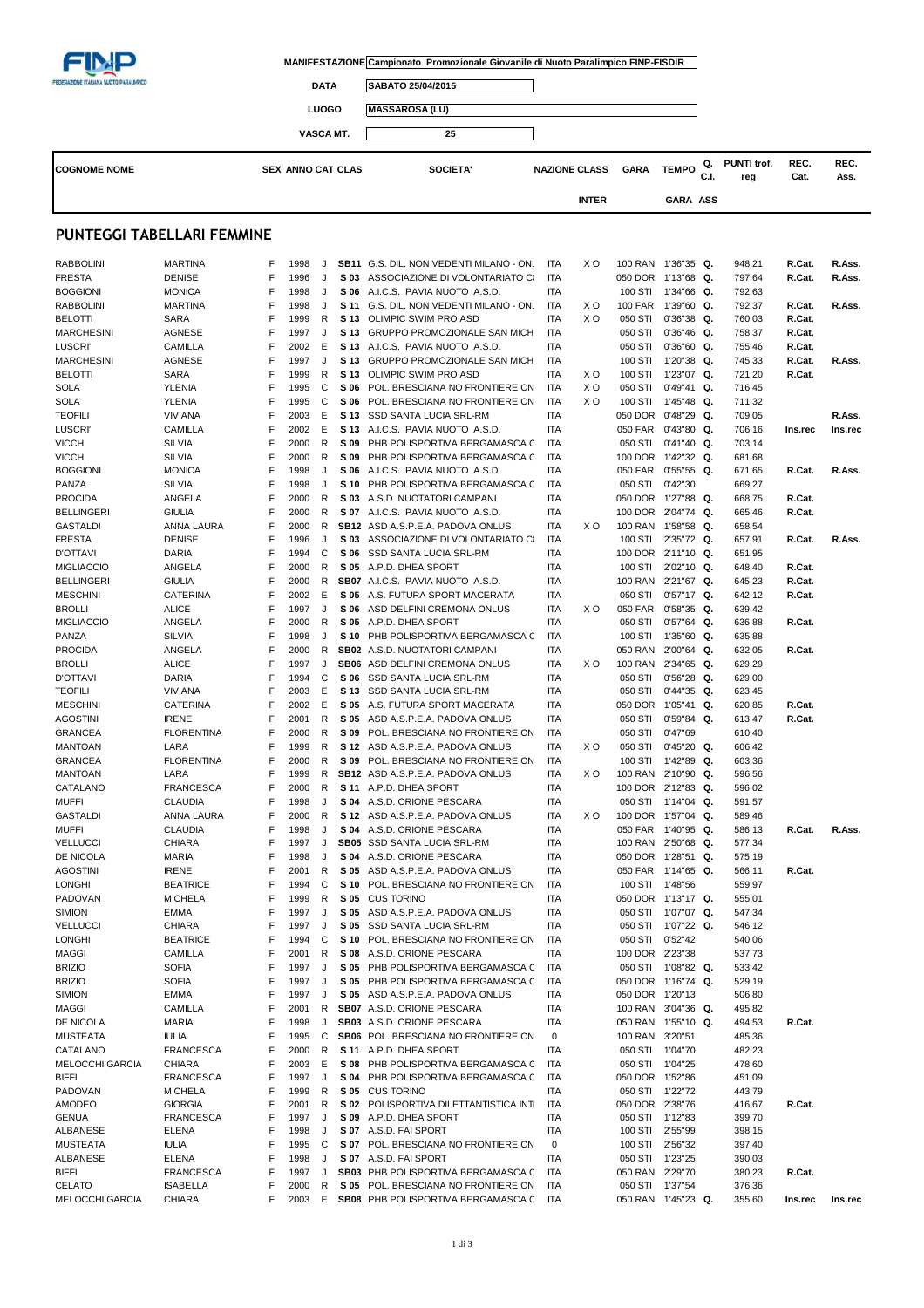

 $\Box$ 

 $\overline{\phantom{a}}$ 

**DATA SABATO 25/04/2015**

**LUOGO MASSAROSA (LU)**

**VASCA MT. 25**

| <b>COGNOME NOME</b> |                           |    | <b>SEX ANNO CAT CLAS</b> |    |      | SOCIETA'                             |            | <b>NAZIONE CLASS</b> | <b>GARA</b> | <b>TEMPO</b>    | Q.<br>C.I. | PUNTI trof.<br>reg | REC.<br>Cat. | REC.<br>Ass. |
|---------------------|---------------------------|----|--------------------------|----|------|--------------------------------------|------------|----------------------|-------------|-----------------|------------|--------------------|--------------|--------------|
|                     |                           |    |                          |    |      |                                      |            | <b>INTER</b>         |             | <b>GARA ASS</b> |            |                    |              |              |
| <b>BALDO</b>        | <b>GIULIA</b>             | F  | 1999                     | R  |      | S 09 ASD PROPATRIA DISABILI BUSTO AR | <b>ITA</b> |                      | 050 STI     | 1'22"93         |            | 351,02             |              |              |
| <b>CELATO</b>       | <b>ISABELLA</b>           | F. | 2000                     | R. | S 05 | POL. BRESCIANA NO FRONTIERE ON       | <b>ITA</b> |                      | 050 DOR     | 1'59"02         |            | 341,20             |              |              |
| <b>BALDO</b>        | <b>GIULIA</b>             | F. | 1999                     | R  | S 09 | ASD PROPATRIA DISABILI BUSTO AR      | <b>ITA</b> |                      | 100 STI     | 3'03"24         |            | 338,79             |              |              |
| <b>SPINELLA</b>     | <b>CHIARA</b>             |    | 2001                     | R. | S 06 | PHB POLISPORTIVA BERGAMASCA C        | <b>ITA</b> |                      | 050 FAR     | 1'51"94         |            | 333,30             |              |              |
| <b>SPINELLA</b>     | <b>CHIARA</b>             |    | 2001                     | R. | S 06 | PHB POLISPORTIVA BERGAMASCA C        | <b>ITA</b> |                      | 050 STI     | 1'56"61         |            | 303,58             |              |              |
|                     | PUNTEGGI TABELLARI MASCHI |    |                          |    |      |                                      |            |                      |             |                 |            |                    |              |              |
| PERFETTO            | <b>IVAN</b>               | м  | 2000                     | R  |      | <b>SB09</b> A.S.D. NUOTATORI CAMPANI | <b>ITA</b> | X O                  | 100 RAN     | 1'13"71 Q.      |            | 899,34             | R.Cat.       | R.Ass.       |
| <b>BOCCIARDO</b>    | <b>FRANCESCO</b>          | м  | 1994                     | C. | S 06 | <b>SSD NUOTATORI GENOVESI</b>        | <b>ITA</b> | X O                  | 100 DOR     | $1'24"18$ Q.    |            | 888,10             | R.Cat.       | R.Ass.       |

| PERFETTO                                      | <b>IVAN</b>        |              | м      | 2000                 | R        |              | SB09 A.S.D. NUOTATORI CAMPANI                                              | ITA               | x o | 100 RAN 1'13"71 Q.              |                          |    | 899,34           | R.Cat. | R.Ass. |
|-----------------------------------------------|--------------------|--------------|--------|----------------------|----------|--------------|----------------------------------------------------------------------------|-------------------|-----|---------------------------------|--------------------------|----|------------------|--------|--------|
| <b>BOCCIARDO</b>                              | <b>FRANCESCO</b>   |              | М      | 1994                 | С        | S 06         | <b>SSD NUOTATORI GENOVESI</b>                                              | ITA               | x o | 100 DOR 1'24"18 Q.              |                          |    | 888,10           | R.Cat. | R.Ass. |
| LOBBA                                         | ANDREA             |              | M      | 1999                 | R        | S 09         | S.S.D. RARI NANTES MAROSTICA                                               | ITA               | x o | 050 STI                         | $0'28"71$ Q.             |    | 886,80           |        |        |
| PERFETTO                                      | <b>IVAN</b>        |              | M      | 2000                 | R        | S 10         | A.S.D. NUOTATORI CAMPANI                                                   | ITA               | x o | 050 STI                         | $0'27"52$ Q.             |    | 855,01           | R.Cat. |        |
| LOBBA                                         | ANDREA             |              | M      | 1999                 | R        |              | S 09 S.S.D. RARI NANTES MAROSTICA                                          | ITA               | x o | 100 DOR 1'13"32 Q.              |                          |    | 854,75           |        |        |
| <b>MONETA</b>                                 | <b>STEFANO</b>     |              | M      | 1998                 | J        | S 10         | ASD RARI NANTES SARONNO                                                    | <b>ITA</b>        |     | 100 DOR 1'10"87 Q.              |                          |    | 852,69           | R.Cat. |        |
| PHB POLISPORTIVA BEI                          |                    | 0            | м      | <b>STAFF</b>         | -S       | PT34         | PHB POLISPORTIVA BERGAMASCA C                                              | ITA               |     | 4X050 MIS 3'12"52 Q.            |                          |    | 848,59           |        |        |
| <b>MASSUSSI</b>                               | ANDREA             |              | M      | 1994                 | C        | S 05         | POL. BRESCIANA NO FRONTIERE ON                                             | ITA               | X O | 050 DOR 0'43"67 Q.              |                          |    | 841,08           | R.Cat. | R.Ass. |
| <b>MASSUSSI</b>                               | <b>ANDREA</b>      |              | M      | 1994                 | С        |              | SB04 POL. BRESCIANA NO FRONTIERE ON                                        | <b>ITA</b>        | x o | <b>100 RAN</b>                  | $1'53'0$ Q.              |    | 838,50           | R.Cat. |        |
| <b>BICELLI</b>                                | <b>FEDERICO</b>    |              | M      | 1999                 | R        | S 09         | POL. BRESCIANA NO FRONTIERE ON                                             | ITA               | X O | 050 STI                         | $0'30''67$ Q.            |    | 830,13           |        |        |
| <b>BICELLI</b>                                | <b>FEDERICO</b>    |              | M      | 1999                 | R        | S 09         | POL. BRESCIANA NO FRONTIERE ON                                             | ITA               | x o | 100 DOR                         | 1'15"64 Q.               |    | 828,53           |        |        |
| ALIBRANDI                                     | LORENZO            |              | M      | 1994                 | C        | S 08         | SSD SANTA LUCIA SRL-RM                                                     | ITA               | x o | 050 STI                         | $0'31''77$ Q.            |    | 826,25           |        |        |
| P0L. HA VARESE                                |                    | 0            | м      | STAFF S              |          | <b>PT34</b>  | POLHA - VARESE ASS.POLISP.DILE                                             | ITA               |     | 4X050 STI 2'50"03 Q.            |                          |    | 826,03           |        |        |
| POL. HA VARESE<br><b>MONETA</b>               | <b>STEFANO</b>     | 0            | M<br>M | <b>STAFF</b><br>1998 | - S<br>J | PT34<br>S 10 | POLHA - VARESE ASS.POLISP.DILE<br>ASD RARI NANTES SARONNO                  | ITA<br>ITA        |     | 4X050 MIS 3'20"98 Q.<br>050 STI | $0'29''60$ Q.            |    | 812,87<br>794,93 | R.Cat. |        |
| PHB POLISPORTIVA BEI                          |                    | $\mathbf{0}$ | M      | STAFF <sub>S</sub>   |          |              | PT34 PHB POLISPORTIVA BERGAMASCA C                                         | ITA               |     | 4X050 STI 2'57"98 Q.            |                          |    | 789,13           |        |        |
| SCIACCALUGA                                   | <b>GIOVANNI</b>    |              | M      | 1994                 | C        | S 06         | <b>SSD NUOTATORI GENOVESI</b>                                              | ITA               |     | 100 STI                         | 1'26"16 Q.               |    | 769,15           |        |        |
| <b>SCIACCALUGA</b>                            | <b>GIOVANNI</b>    |              | M      | 1994                 | С        | S 06         | <b>SSD NUOTATORI GENOVESI</b>                                              | <b>ITA</b>        |     | 050 STI                         | $0'38''26$ Q.            |    | 768,95           | R.Cat. |        |
| <b>URSO</b>                                   | SALVATORE          |              | м      | 1999                 | R        |              | S 12 A.S.D. NOIVED NAPOLI                                                  | ITA               | O   | 050 STI                         | $0'31''16$ Q.            |    | 765,08           |        |        |
| ALIBRANDI                                     | <b>LORENZO</b>     |              | M      | 1994                 | С        | S 08         | SSD SANTA LUCIA SRL-RM                                                     | ITA               | ΧO  | 100 FAR                         | 1'19"64 Q.               |    | 763,69           |        |        |
| NADALET                                       | ANDREA             |              | M      | 1996                 | J        |              | <b>SB09</b> A.S.D. FAI SPORT                                               | <b>ITA</b>        |     | 100 RAN                         | 1'27"46 Q.               |    | 757,95           |        |        |
| <b>ROTA</b>                                   | MATTEO             |              | M      | 1994                 | С        | S 06         | PHB POLISPORTIVA BERGAMASCA C                                              | ITA               |     | 100 STI                         | 1'28"65 Q.               |    | 747,55           |        |        |
| <b>BARLAAM</b>                                | <b>SIMONE</b>      |              | M      | 2000                 | R        | S 10         | POLHA - VARESE ASS.POLISP.DILE                                             | <b>ITA</b>        |     | 050 STI                         | $0'31''72$ Q.            |    | 741,80           | R.Cat. |        |
| NADALET                                       | ANDREA             |              | M      | 1996                 | J        | S 09         | A.S.D. FAI SPORT                                                           | ITA               |     | 050 STI                         | $0'34''72$ Q.            |    | 733,29           |        |        |
| SANGALLI                                      | CRISTIAN           |              | M      | 1996                 | J        | S 10         | PHB POLISPORTIVA BERGAMASCA C                                              | ITA               |     | 050 STI                         | $0'32"19$ Q.             |    | 730,97           |        |        |
| <b>FANTIN</b>                                 | ANTONIO            |              | M      | 2001                 | R        |              | S 07 A.S.D. FAI SPORT                                                      | ITA               |     | 100 STI                         | $1'23''40$ Q.            |    | 730,46           |        |        |
| <b>FANTIN</b>                                 | <b>ANTONIO</b>     |              | M      | 2001                 | R        |              | S 07 A.S.D. FAI SPORT                                                      | <b>ITA</b>        |     | 050 STI                         | $0'38''49$ Q.            |    | 725,12           |        |        |
| <b>URSO</b>                                   | SALVATORE          |              | M      | 1999                 | R        | S 12         | A.S.D. NOIVED NAPOLI                                                       | ITA               | O   | <b>100 FAR</b>                  | 1'20"59 Q.               |    | 718,20           | R.Cat. |        |
| <b>MISURI</b>                                 | DAVIDE             |              | M      | 1998                 | J        | S 07         | GRUPPO PROMOZIONALE SAN MICH                                               | ITA               |     | 050 STI                         | $0'38''88$ Q.            |    | 717,85           |        |        |
| <b>MISURI</b>                                 | DAVIDE             |              | M      | 1998                 | J        |              | S 07 GRUPPO PROMOZIONALE SAN MICH                                          | <b>ITA</b>        |     | 100 STI                         | 1'25"33 Q.               |    | 713,93           |        |        |
| <b>ROTA</b>                                   | <b>MATTEO</b>      |              | M      | 1994                 | С        | S 06         | PHB POLISPORTIVA BERGAMASCA C                                              | ITA               |     | 050 STI                         | $0'41''61$ Q.            |    | 707,04           |        |        |
| <b>BARLAAM</b>                                | <b>SIMONE</b>      |              | M      | 2000                 | R        | S 10         | POLHA - VARESE ASS.POLISP.DILE                                             | ITA               |     | 100 STI                         | 1'13"93 Q.               |    | 701,74           |        |        |
| <b>BOCCIARDO</b>                              | <b>FRANCESCO</b>   |              | M      | 1994                 | С        | S 06         | <b>SSD NUOTATORI GENOVESI</b>                                              | ITA               | xо  | 050 FAR                         | $0'44''04$ Q.            |    | 696,41           |        |        |
| PIAI                                          | ELIA               |              | M      | 2000                 | R        | S 13         | S.S.D.STELLA MARINA                                                        | ITA               |     | 100 STI                         | 1'17"71 Q.               |    | 666,58           |        |        |
| L'ABBATE                                      | LORENZO            |              | M      | 2001                 | R        | S 09         | POLHA - VARESE ASS.POLISP.DILE                                             | ITA               |     | 050 STI                         | 0'38"33                  |    | 664,23           |        |        |
| <b>PALUMBO</b>                                | <b>VINCENZO</b>    |              | M      | 2001                 | R        |              | S 09 A.P.D. DHEA SPORT                                                     | <b>ITA</b>        |     | 050 STI                         | 0'38"83                  |    | 655,68           |        |        |
| MATTIAZZI                                     | ANDREA             |              | м      | 1993                 | С        |              | S 06 SPORT LIFE ONLUS A.S.D.                                               | ITA               |     | 100 DOR 1'54"87 Q.              |                          |    | 650,82           |        |        |
| <b>PALUMBO</b>                                | <b>VINCENZO</b>    |              | M      | 2001                 | R        | S 09         | A.P.D. DHEA SPORT                                                          | ITA               |     | 100 STI                         | 1'26"91                  |    | 642,96           |        |        |
| COTTICELLI                                    | <b>GIUSEPPE</b>    |              | M      | 2000                 | R        |              | SB04 A.S.D. NUOTATORI CAMPANI                                              | <b>ITA</b>        |     | 050 RAN                         | 1'12"45 Q.               |    | 632,30           | R.Cat. |        |
| <b>BARBIERI</b><br><b>BEGGIATO</b>            | POMPEO<br>LUIGI    |              | M<br>M | 1994<br>1998         | С<br>J   | S 06         | S 05 ASD HIDRO SPORT<br>ASD A.S.P.E.A. PADOVA ONLUS                        | <b>ITA</b><br>ITA |     | 050 STI                         | 0'52"77 Q.<br>1'46"20 Q. |    | 628,20           |        |        |
| <b>BEGGIATO</b>                               | <b>LUIGI</b>       |              | M      | 1998                 | J        | S 06         | ASD A.S.P.E.A. PADOVA ONLUS                                                | <b>ITA</b>        |     | 100 STI<br>050 STI              | 0'47"27 Q.               |    | 624,01<br>622,38 |        |        |
| ANDREONI                                      | ALESSANDRO         |              | M      | 1997                 | J        | S 08         | POLHA - VARESE ASS.POLISP.DILE                                             | ITA               |     | 050 STI                         | 0'42"27                  |    | 621,01           |        |        |
| PIAI                                          | ELIA               |              | м      | 2000                 | R        | S 13         | S.S.D.STELLA MARINA                                                        | <b>ITA</b>        |     | 100 FAR                         | 1'31"96 Q.               |    | 611,24           | R.Cat. |        |
| APUANI                                        | ALESSANDRO         |              | M      | 2000                 | R        | S 10         | PHB POLISPORTIVA BERGAMASCA C                                              | ITA               |     | 050 STI                         | 0'38"55                  |    | 610,38           |        |        |
| <b>BARBIERI</b>                               | <b>POMPEO</b>      |              | M      | 1994                 | C        | S 05         | ASD HIDRO SPORT                                                            | <b>ITA</b>        |     | 100 STI                         | 1'58"80 Q.               |    | 600,76           | R.Cat. |        |
| <b>APUANI</b>                                 | ALESSANDRO         |              | M      | 2000                 | R        | S 10         | PHB POLISPORTIVA BERGAMASCA C                                              | ITA               |     | 100 STI                         | 1'27"51                  |    | 592,85           |        |        |
| <b>FAI SPORT</b>                              |                    | 0            | M      | <b>STAFF</b>         | S        | PT34         | A.S.D. FAI SPORT                                                           | <b>ITA</b>        |     | 4X050 STI 3'58"16 Q.            |                          |    | 589,73           |        |        |
| ASD A.S.P.E.A. PADOVA                         |                    | 0            | м      | STAFF <sub>S</sub>   |          | PT34         | ASD A.S.P.E.A. PADOVA ONLUS                                                | ITA               |     | 4X050 STI 3'58"81               |                          | Q. | 588,12           |        |        |
| SANGALLI                                      | CRISTIAN           |              | м      | 1996                 | J        | S 10         | PHB POLISPORTIVA BERGAMASCA C                                              | ITA               |     | 100 FAR 1'37"24                 |                          |    | 584,94           | R.Cat. |        |
| POL. BRESCIANA NO FF                          |                    | 0            | M      | <b>STAFF</b>         | -S       | PT34         | POL. BRESCIANA NO FRONTIERE ON                                             | ITA               |     | 4X050 MIS 4'42"83               |                          | Q. | 577,63           |        |        |
| SASSO                                         | <b>RICCARDO</b>    |              | M      | 1999                 | R        |              | S 13 S.S.D.STELLA MARINA                                                   | <b>ITA</b>        |     | 050 STI                         | 0'41"41                  |    | 577,16           |        |        |
| SASSO                                         | <b>RICCARDO</b>    |              | M      | 1999                 | R        |              | SB13 S.S.D.STELLA MARINA                                                   | <b>ITA</b>        |     | 100 RAN 1'55"53 Q.              |                          |    | 567,47           |        |        |
| L'ABBATE                                      | <b>LORENZO</b>     |              | M      | 2001                 | R        |              | S 09 POLHA - VARESE ASS.POLISP.DILE                                        | <b>ITA</b>        |     | 100 DOR 1'52"59                 |                          |    | 556,62           |        |        |
| SARACINO                                      | CHRISTIAN          |              | М      | 2003                 | E        |              | <b>SB12</b> A.P.D. DHEA SPORT                                              | ITA               |     | 050 RAN 0'56"57 Q.              |                          |    | 556,48           | R.Cat. | R.Ass. |
| MATTIAZZI                                     | ANDREA             |              | M      | 1993                 | C        |              | S 06 SPORT LIFE ONLUS A.S.D.                                               | <b>ITA</b>        |     | 050 STI 0'53"35                 |                          |    | 551,45           |        |        |
| ASD A.S.P.E.A. PADOVA<br>POL. BRESCIANA NO FF |                    | 0            | м      | STAFF <sub>S</sub>   |          |              | <b>PT34</b> ASD A.S.P.E.A. PADOVA ONLUS                                    | ITA               |     | 4X050 MIS 5'02"61 Q.            |                          |    | 539,87           |        |        |
|                                               |                    | 0            | м      | STAFF <sub>S</sub>   |          |              | PT34 POL. BRESCIANA NO FRONTIERE ON<br>S 07 POLHA - VARESE ASS.POLISP.DILE | ITA               |     | 4X050 STI 4'23"49 Q.            |                          |    | 533,04           |        |        |
| ZENI                                          | LORENZO            |              | M      | 2001                 | R        |              |                                                                            | <b>ITA</b>        |     | 100 STI 1'58"17                 |                          |    | 515,53           |        |        |
| <b>PICCO</b>                                  | <b>GABRIELE</b>    |              | M      | 1996                 | J        |              | S 07 A.S.D. FAI SPORT                                                      | ITA               |     | 100 DOR 2'19"37                 |                          |    | 509,65           |        |        |
| COTTICELLI                                    | <b>GIUSEPPE</b>    |              | M      | 2000                 | R        |              | S 05 A.S.D. NUOTATORI CAMPANI                                              | ITA               |     | 050 FAR 1'10"43 Q.              |                          |    | 509,02           | R.Cat. |        |
| <b>CONTI</b>                                  | ALESSANDRO         |              | M      | 2002                 | Е        |              | S 03 POL. BRESCIANA NO FRONTIERE ON                                        | ITA               |     | 050 DOR 1'27"03 Q.              |                          |    | 508,33           | R.Cat. |        |
| ZENI                                          | LORENZO            |              | M      | 2001                 | R        |              | S 07 POLHA - VARESE ASS.POLISP.DILE                                        | ITA               |     | 050 STI                         | 0'56"69                  |    | 492,33           |        |        |
| PADOVAN                                       | CLAUDIO            |              | М      | 2000                 | R        |              | S 06 CUS TORINO                                                            | ITA               |     | 100 DOR 2'32"26                 |                          |    | 491,00           |        |        |
| PADOVAN                                       | <b>CLAUDIO</b>     |              | М      | 2000                 | R        |              | S 06 CUS TORINO                                                            | <b>ITA</b>        |     | 100 STI 2'15"21                 |                          |    | 490,13           |        |        |
| ANDREONI                                      | ALESSANDRO         |              | М      | 1997                 | J        |              | SB08 POLHA - VARESE ASS.POLISP.DILE                                        | ITA               |     | 100 RAN 2'20"94                 |                          |    | 489,71           |        |        |
| <b>AZZARITO</b>                               | ANDREA             |              | M      | 1999                 | R        |              | S 03 SSD NUOTATORI GENOVESI                                                | <b>ITA</b>        |     | 050 DOR 1'31"63 Q.              |                          |    | 482,81           |        |        |
| <b>AZZARITO</b><br>PORUMB THEODOR             | ANDREA<br>CRISTIAN |              | M<br>М | 1999<br>1996         | R<br>J   | S 03         | SSD NUOTATORI GENOVESI<br>S 08 ASD A.S.P.E.A. PADOVA ONLUS                 | <b>ITA</b><br>0   |     | 050 STI<br>050 STI              | 1'31"92 Q.<br>0'56"45    |    | 470,41<br>465,01 |        |        |
|                                               |                    |              |        |                      |          |              |                                                                            |                   |     |                                 |                          |    |                  |        |        |
|                                               |                    |              |        |                      |          |              |                                                                            |                   |     |                                 |                          |    |                  |        |        |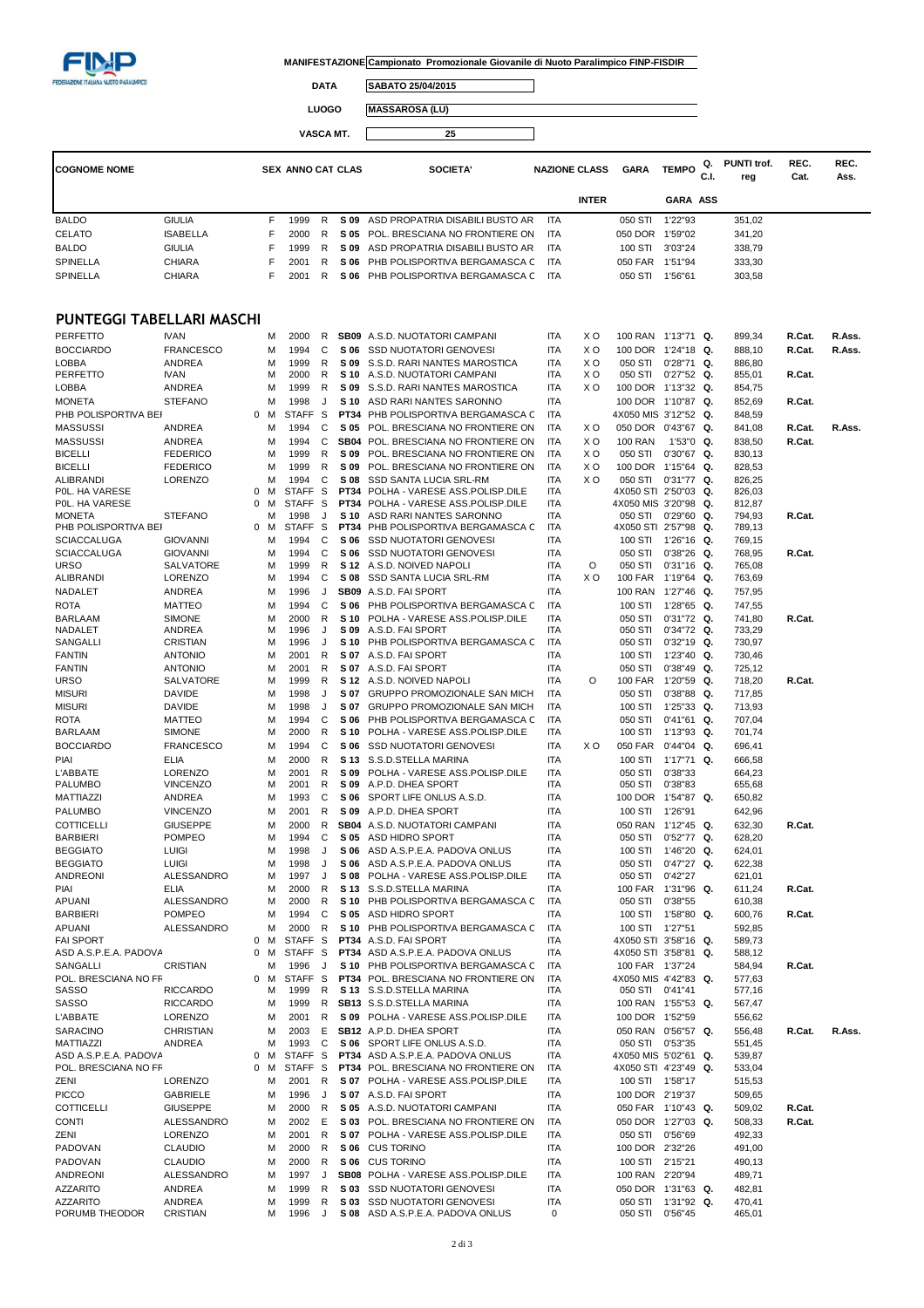

 $\overline{\phantom{0}}$ 

**DATA SABATO 25/04/2015**

**LUOGO MASSAROSA (LU) VASCA MT. 25**  $\Box$ 

| <b>COGNOME NOME</b>     |                       |              |   | <b>SEX ANNO CAT CLAS</b> |     |             | <b>SOCIETA'</b>                   |            | <b>NAZIONE CLASS</b> | <b>GARA</b>       | <b>TEMPO</b>    | Q.<br>C.I. | PUNTI trof.<br>reg | REC.<br>Cat. | REC.<br>Ass. |
|-------------------------|-----------------------|--------------|---|--------------------------|-----|-------------|-----------------------------------|------------|----------------------|-------------------|-----------------|------------|--------------------|--------------|--------------|
|                         |                       |              |   |                          |     |             |                                   |            | <b>INTER</b>         |                   | <b>GARA ASS</b> |            |                    |              |              |
| <b>SARACINO</b>         | <b>CHRISTIAN</b>      |              | м | 2003                     | E   |             | S 12 A.P.D. DHEA SPORT            | <b>ITA</b> |                      | 050 STI           | 0'52"16         |            | 457,06             | R.Cat.       |              |
| <b>CONTI</b>            | <b>ALESSANDRO</b>     |              | M | 2002                     | E   | S 03        | POL. BRESCIANA NO FRONTIERE ON    | <b>ITA</b> |                      | 050 STI           | 1'35"36         |            | 453,44             |              |              |
| PORUMB THEODOR          | <b>CRISTIAN</b>       |              | М | 1996                     |     | S 08        | ASD A.S.P.E.A. PADOVA ONLUS       | $\Omega$   |                      | 100 DOR           | 2'22"74         |            | 451,45             |              |              |
| LA VALLE                | <b>VIERI</b>          |              | M | 2001                     | - R | S 07        | PO.HA.FI.                         | <b>ITA</b> |                      | 050 STI           | 1'03"29         |            | 440,99             |              |              |
| POL. BRESCIANA NO FF    |                       | $0$ M        |   | STAFF <sub>S</sub>       |     | <b>PT20</b> | POL. BRESCIANA NO FRONTIERE ON    | <b>ITA</b> |                      | 4X050 STI 5'21"34 |                 |            | 439,94             |              |              |
| <b>MORETTI</b>          | <b>PAOLO</b>          |              | м | 1995                     | C   | S 05        | POL. BRESCIANA NO FRONTIERE ON    | <b>ITA</b> |                      | 050 STI 1'15"55   |                 |            | 438,78             |              |              |
| POL. BRESCIANA NO FF    |                       | $\mathbf{0}$ | M | STAFF <sub>S</sub>       |     | <b>PT20</b> | POL. BRESCIANA NO FRONTIERE ON    | <b>ITA</b> |                      | 4X050 MIS 6'00"53 |                 |            | 434,31             |              |              |
| PHB POLISPORTIVA BEI    |                       | $0$ M        |   | STAFF <sub>S</sub>       |     | <b>PT20</b> | PHB POLISPORTIVA BERGAMASCA C     | <b>ITA</b> |                      | 4X050 MIS 6'09"90 |                 |            | 423,30             |              |              |
| DI GIOVANNIANTONIO      | <b>MARIO</b>          |              | M | 2000                     | R   | S 02        | A.S.D. ORIONE PESCARA             | <b>ITA</b> |                      | 050 STI           | 2'24"72         |            | 418,67             |              |              |
| <b>MORETTI</b>          | <b>PAOLO</b>          |              | М | 1995                     | C   | S 05        | POL. BRESCIANA NO FRONTIERE ON    | <b>ITA</b> |                      | 100 STI           | 2'50"82         |            | 417,81             |              |              |
| ZANI                    | <b>NICOLAS</b>        |              | M | 1999                     | R   | S 03        | G.S.H. SEMPIONE 82 A.S.D.         | <b>ITA</b> |                      | 050 DOR           | 1'51"29         |            | 397,52             |              |              |
| <b>BENEDINI</b>         | <b>DAVIDE</b>         |              | M | 1994                     | C   | S 01        | POL. BRESCIANA NO FRONTIERE ON    | <b>ITA</b> |                      | 050 STI           | 2'49"65         |            | 395,64             |              |              |
| A.S.D. ORIONE PESCAR    |                       | $\mathbf{0}$ | M | STAFF <sub>S</sub>       |     |             | <b>PT20</b> A.S.D. ORIONE PESCARA | <b>ITA</b> |                      | 4X050 STI 5'59"96 |                 |            | 392,74             |              |              |
| DI GIOVANNIANTONIO      | <b>MARIO</b>          |              | М | 2000                     | R   | S 02        | A.S.D. ORIONE PESCARA             | <b>ITA</b> |                      | 050 DOR 2'36"47   |                 |            | 391,26             |              |              |
| <b>BENEDINI</b>         | <b>DAVIDE</b>         |              | М | 1994                     | C   | S 01        | POL. BRESCIANA NO FRONTIERE ON    | <b>ITA</b> |                      | 050 DOR           | 2'55"38         |            | 384.88             | R.Cat.       |              |
| <b>PICCO</b>            | <b>GABRIELE</b>       |              | M | 1996                     | J   | S 07        | A.S.D. FAI SPORT                  | <b>ITA</b> |                      | 050 STI           | 1'12"99         |            | 382,38             |              |              |
| <b>TOMMASI</b>          | DANIEL                |              | М | 1994                     | C   | S 06        | S.S.D.STELLA MARINA               | <b>ITA</b> |                      | 050 STI           | 1'17"24         |            | 380,89             |              |              |
| <b>TOMMASI</b>          | DANIEL                |              | M | 1994                     | C   | S 06        | S.S.D.STELLA MARINA               | <b>ITA</b> |                      | 100 DOR           | 3'19"84         |            | 374,10             |              |              |
| <b>DALLA PELLEGRINA</b> | <b>RICCARDO</b>       |              | M | 2002                     | E   | S 04        | POL. BRESCIANA NO FRONTIERE ON    | <b>ITA</b> |                      | 050 DOR           | 2'01"64         |            | 364,02             |              |              |
| <b>SILVESTRI</b>        | <b>BRUNO GIORDANO</b> |              | м | 1998                     |     | S 03        | SPORT LIFE ONLUS A.S.D.           | <b>ITA</b> |                      | 100 STI           | 4'31"38         |            | 355,55             |              |              |
| <b>SILVESTRI</b>        | <b>BRUNO GIORDANO</b> |              | М | 1998                     |     | S 03        | SPORT LIFE ONLUS A.S.D.           | <b>ITA</b> |                      | 050 DOR           | 2'05"09         |            | 353,67             |              |              |
| <b>DALLA PELLEGRINA</b> | <b>RICCARDO</b>       |              | м | 2002                     | E   | S 04        | POL. BRESCIANA NO FRONTIERE ON    | <b>ITA</b> |                      | 050 STI           | 1'56"21         |            | 325,19             |              |              |
| ZANI                    | <b>NICOLAS</b>        |              | м | 1999                     | R   | S 03        | G.S.H. SEMPIONE 82 A.S.D.         | <b>ITA</b> |                      | 050 STI           | 3'01"22         |            | 238,61             |              |              |